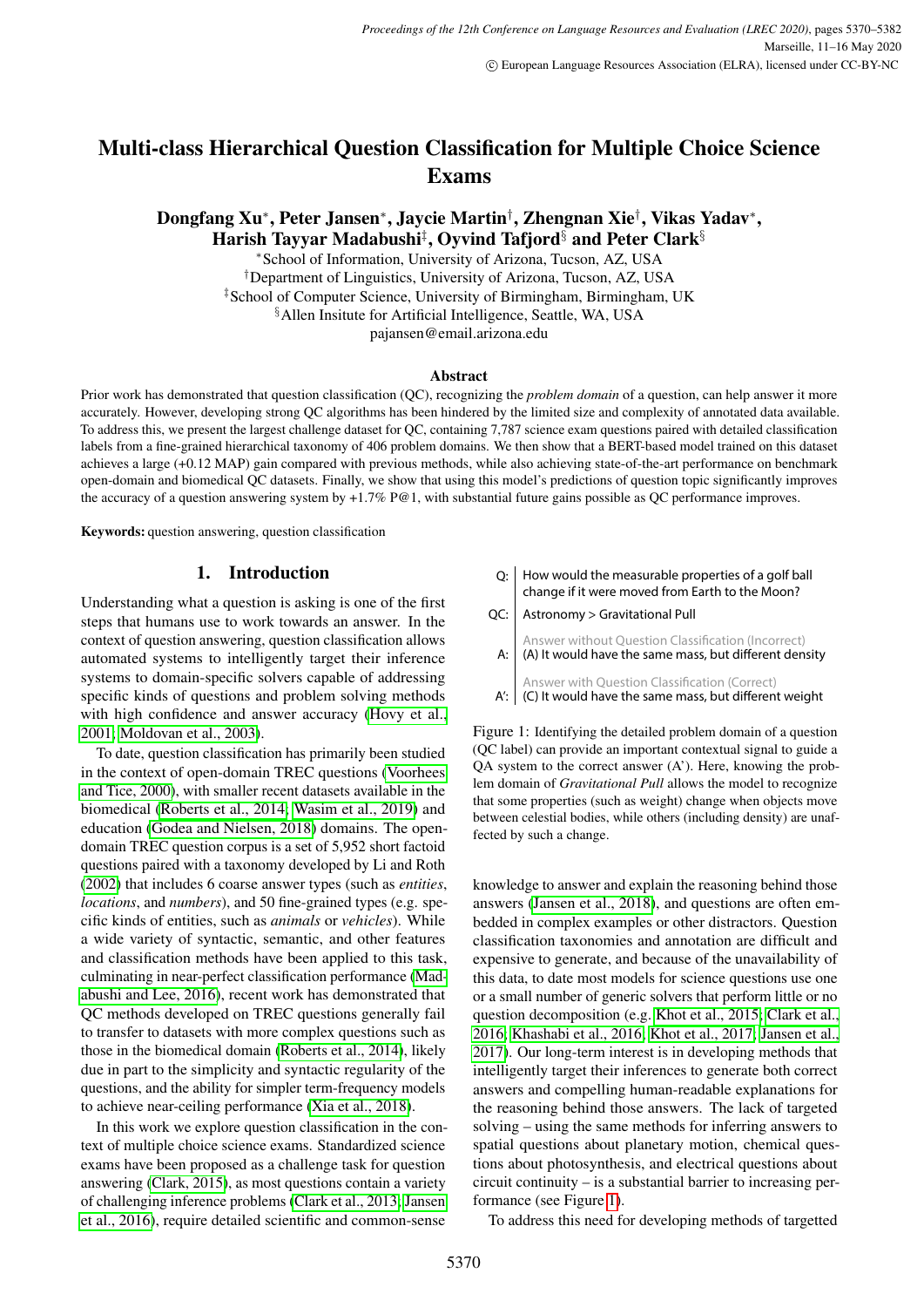inference, this work makes the following contributions:

- 1. We provide a large challenge dataset of question classification labels for 7,787 standardized science exam questions labeled using a hierarchical taxonomy of 406 detailed problem types across 6 levels of granularity. To the best of our knowledge this is the most detailed question classification dataset constructed by nearly an order of magnitude, while also being 30% larger than TREC, and nearly three times the size of the largest biomedical dataset.
- 2. We empirically demonstrate large performance gains of  $+0.12$  MAP  $(+13.3\%$  P@1) on science exam question classification using a BERT-based model over five previous state-of-the art methods, while improving performance on two biomedical question datasets by 4-5%. This is the first model to show consistent state-of-theart performance across multiple question classification datasets.
- 3. We show predicted question labels significantly improve a strong QA model by +1.7% P@1, where ceiling performance with perfect classification can reach +10.0% P@1. We also show that the error distribution of question classification matters when coupled with multiple choice QA models, and that controlling for correlations between classification labels and incorrect answer candidates can increase performance.

### 2. Related work

Question classification typically makes use of a combination of syntactic, semantic, surface, and embedding methods. Syntactic patterns [\(Li and Roth, 2006;](#page-8-7) [Silva et al., 2011;](#page-8-8) [Patrick and Li, 2012;](#page-8-9) [Mishra et al., 2013\)](#page-8-10) and syntactic dependencies [\(Roberts et al., 2014\)](#page-8-2) have been shown to improve performance, while syntactically or semantically important words are often expanding using Wordnet hypernyms or Unified Medical Language System categories (for the medical domain) to help mitigate sparsity [\(Huang et al.,](#page-7-11) [2008;](#page-7-11) [Yu and Cao, 2008;](#page-8-11) [Van-Tu and Anh-Cuong, 2016\)](#page-8-12). Keyword identification helps identify specific terms useful for classification [\(Liu et al., 2011;](#page-8-13) [Roberts et al., 2014;](#page-8-2) [Khashabi et al., 2017\)](#page-7-12). Similarly, named entity recognizers [\(Li and Roth, 2002;](#page-8-4) [Neves and Kraus, 2016\)](#page-8-14) or lists of semantically related words [\(Li and Roth, 2002;](#page-8-4) [Van-Tu](#page-8-12) [and Anh-Cuong, 2016\)](#page-8-12) can also be used to establish broad topics or entity categories and mitigate sparsity, as can word embeddings [\(Kim, 2014;](#page-7-13) [Lei et al., 2018\)](#page-7-14). Here, we empirically demonstrate many of these existing methods do not transfer to the science domain.

The highest performing question classification systems tend to make use of customized rule-based pattern matching [\(Lally et al., 2012;](#page-7-15) [Madabushi and Lee, 2016\)](#page-8-5), or a combination of rule-based and machine learning approaches [\(Silva et al., 2011\)](#page-8-8), at the expense of increased model construction time. A recent emphasis on learned methods has shown a large set of CNN [\(Lei et al., 2018\)](#page-7-14) and LSTM [\(Xia](#page-8-6) [et al., 2018\)](#page-8-6) variants achieve similar accuracy on TREC question classification, with these models exhibiting at best

|                            | TREC    | GARD    | <b>ARC</b> |
|----------------------------|---------|---------|------------|
| Measure                    | Open    | Medical | Science    |
| Average per question:      |         |         |            |
| Words                      | 9.1     | 10.3    | 20.5       |
| Sentences                  | 1.0     | 1.0     | 1.7        |
| Clausal Dependencies       | 0.2     | 0.6     | 0.8        |
| Prep. Dependencies         | 0.9     | 1.1     | 2.7        |
| <b>Total Questions</b>     | 5,952   | 2,936   | 7,787      |
| <b>Ouestion Categories</b> | 6 or 50 | 13      | 9 to $406$ |

<span id="page-1-0"></span>Table 1: Summary statistics comparing the surface and syntactic complexity of the TREC, GARD, and ARC datasets. ARC questions are complex, syntactically-diverse, and paired with a detailed classification scheme developed in this work.

small gains over simple term frequency models. These recent developments echo the observations of Roberts et al. [\(2014\)](#page-8-2), who showed that existing methods beyond term frequency models failed to generalize to medical domain questions. Here we show that strong performance across multiple datasets is possible using a single learned model.

Due to the cost involved in their construction, question classification datasets and classification taxonomies tend to be small, which can create methodological challenges. Roberts et al. [\(2014\)](#page-8-2) generated the next-largest dataset from TREC, containing 2,936 consumer health questions classified into 13 question categories. More recently, Wasim et al. [\(2019\)](#page-8-3) generated a small corpus of 780 biomedical domain questions organized into 88 categories. In the education domain, Godea et al. [\(2018\)](#page-7-1) collected a set of 1,155 classroom questions and organized these into 16 categories. To enable a detailed study of science domain question classification, here we construct a large-scale challenge dataset that exceeds the size and classification specificity of other datasets, in many cases by nearly an order of magnitude.

### 3. Questions and Classification Taxonomy

**Questions:** We make use of the 7,787 science exam questions of the Aristo Reasoning Challenge (ARC) corpus [\(Clark et al., 2018\)](#page-7-16), which contains standardized  $3^{rd}$  to  $9<sup>th</sup>$  grade science questions from 12 US states from the past decade. Each question is a 4-choice multiple choice question. Summary statistics comparing the complexity of ARC and TREC questions are shown in Table [1.](#page-1-0)

Taxonomy: Starting with the syllabus for the NY Regents exam, we identified 9 coarse question categories *(Astronomy, Earth Science, Energy, Forces, Life Science, Matter, Safety, Scientific Method, Other)*, then through a data-driven analysis of 3 exam study guides and the 3,370 training questions, expanded the taxonomy to include 462 fine-grained categories across 6 hierarchical levels of granularity. The taxonomy is designed to allow categorizing questions into broad curriculum topics at its coarsest level, while labels at full specificity separate questions into narrow problem domains suitable for targetted inference methods. Because of its size, a subset of the classification taxonomy is shown in Table [2,](#page-2-0) with the full taxonomy and class definitions included in the supplementary material.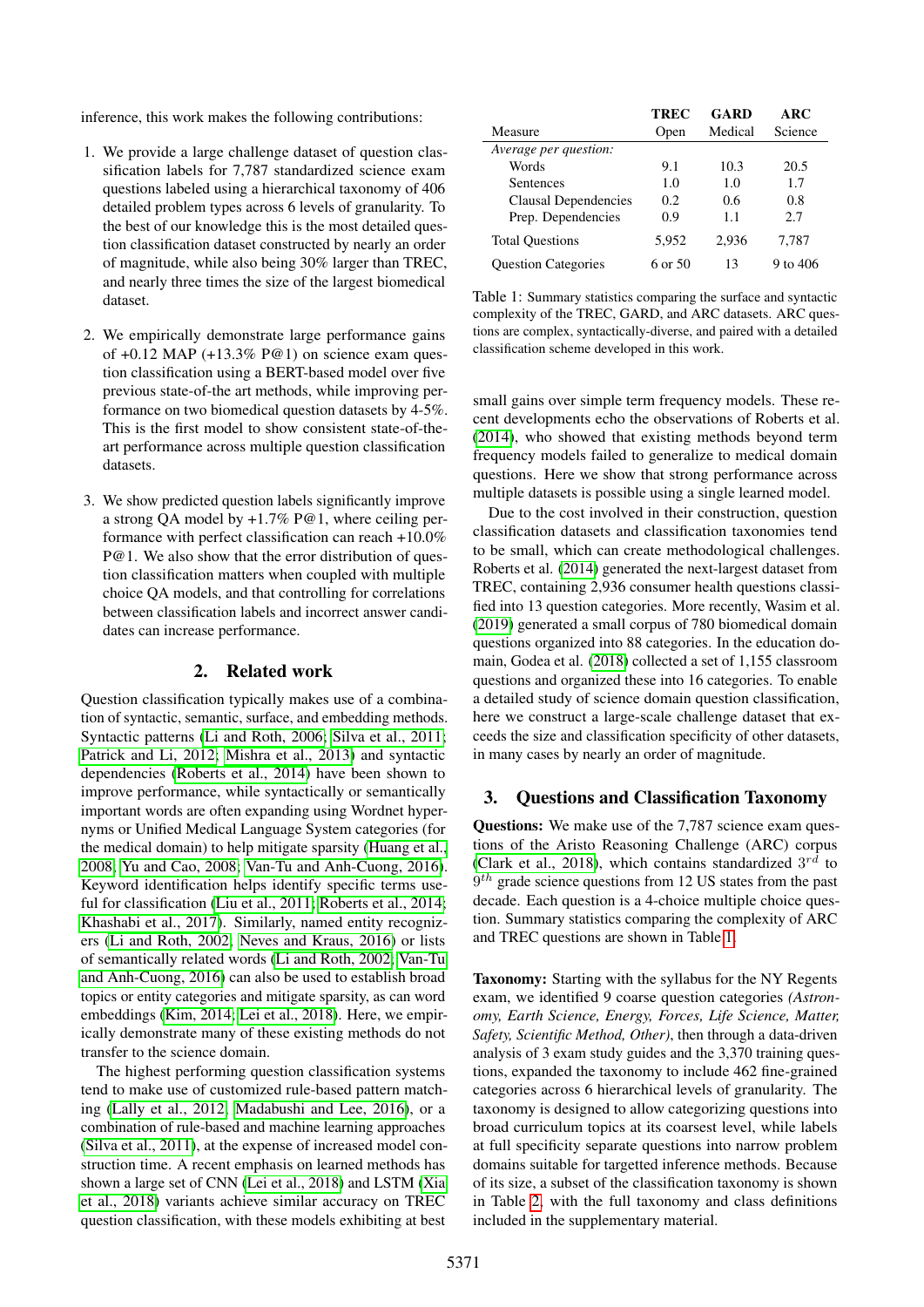| Prop.              | Category                                        |
|--------------------|-------------------------------------------------|
| $8.0\%$            | <b>Astronomy / Celestial Events</b>             |
| 2.7%               | Planetary/Stellar Features                      |
| 2.0%               | Natural Cycles and Patterns                     |
| $0.7\%$            | <b>Planetary/Stellar Distances</b>              |
| $0.4\%$            | Orbits                                          |
| $22.4\%$           | <b>Earth Science</b>                            |
| 8.4%               | Human Impacts on the Earth                      |
| $6.8\%$            | Weather                                         |
| $4.5\%$            | Geology                                         |
| $2.4\%$            | Outer Structure (Atmosphere/Hydrosphere)        |
| $1.3\%$            | Inner Structure (Crust/Mantle/Core)             |
| 7.4%               | <b>Energy</b>                                   |
| $1.6\%$            | Properties of Light                             |
| 1.5%               | <b>Converting Energy</b>                        |
| $0.9\%$            | Electricity                                     |
| $0.9\%$            | Sound Energy                                    |
| $0.4\%$            | Potential/Kinetic Energy                        |
| $3.5\%$            | Forces                                          |
| $0.8\%$            | Gravity                                         |
| $0.7\%$            | Friction                                        |
| $0.5\%$            | Speed/Velocity                                  |
| $0.4\%$            | <b>Mechanical Energy</b>                        |
| $0.3\%$            | Newton's Laws                                   |
| $34.7\%$           | <b>Life Science</b>                             |
| 16.3%              | Life Functions                                  |
| 13.6%              | <b>Features and their Functions</b>             |
| 5.7%               | Cellular Biology                                |
| 5.3%               | <b>Animal Features and Functions</b>            |
| $3.1\%$            | <b>Plant Features and Functions</b>             |
| 1.2%               | Photosynthesis                                  |
| $0.7\%$            | Reproduction/Pollination                        |
| $0.1\%$            | Seed Dispersal                                  |
| $0.4\%$            | Leaves                                          |
| $0.3\%$            | Roots                                           |
| $1.2\%$            | Environmental Effects on Development            |
| $0.8\%$            | <b>Responses to Environment Changes</b>         |
| $0.8\%$            | <b>Basic Life Functions</b>                     |
| 6.3%               | Interdependence/Food Chains                     |
| 4.7%               | Reproduction                                    |
| 3.3%               | Adaptations and the Environment                 |
| 1.4%               | Continuity of Life/Life Cycle                   |
| 17.0%              | <b>Matter</b>                                   |
| 5.0%               | Chemistry                                       |
| 2.2%               | Measurement                                     |
| 2.4%               | <b>Changes of State</b>                         |
| 2.5%<br>1.8%       | Properties of Materials                         |
|                    | Physical vs Chemical Changes                    |
| 1.4%               | Mixtures                                        |
| $1.1\%$<br>0.7%    | Safety                                          |
| $0.4\%$            | <b>Safety Procedures</b>                        |
|                    | Safety Equipment<br><b>Scientific Method</b>    |
| 7.6%               |                                                 |
| $5.8\%$<br>$0.9\%$ | Components of Inference<br><b>Graphing Data</b> |
| $0.6\%$            | Scientific Models                               |
| $3.3\%$            | Other                                           |
| 1.6%               | <b>History of Science</b>                       |
|                    |                                                 |

<span id="page-2-0"></span>Table 2: A subset (approximately 10%) of our question classification taxonomy for science exams, with top-level categories in bold. The full taxonomy contains 462 categories, with 406 of these having non-zero counts in the ARC corpus. *"Prop."* represents the proportion of questions in ARC belonging to a given category. One branch of the taxonomy *(Life Science* → ... → *Seed Dispersal)* has been expanded to full depth.

Annotation: Because of the complexity of the questions, it is possible for one question to bridge multiple categories – for example, a wind power generation question may span both *renewable energy* and *energy conversion*. We allow up to 2 labels per question, and found that 16% of questions required multiple labels. Each question was independently annotated by two annotators, with the lead annotator a domain expert in standardized exams. Annotators first independently annotated the entire question set, then questions without complete agreement were discussed until resolution. Before resolution, interannotator agreement (Cohen's Kappa) was  $\kappa = 0.58$  at the finest level of granularity, and  $\kappa = 0.85$  when considering only the coarsest 9 categories. This is considered moderate to strong agreement [\(McHugh,](#page-8-15) [2012\)](#page-8-15). Based on the results of our error analysis (see Section [4.3.\)](#page-4-0), we estimate the overall accuracy of the question classification labels after resolution to be approximately 96%. While the full taxonomy contains 462 fine-grained categories derived from both standardized questions, study guides, and exam syllabi, we observed only 406 of these categories are tested in the ARC question set.

## 4. Question Classification Models

### 4.1. Question Classification on Science Exams

We identified 5 common models in previous work primarily intended for learned classifiers rather than hand-crafted rules. We adapt these models to a multi-label hierarchical classification task by training a series of one-vs-all binary classifiers [\(Tsoumakas and Katakis, 2007\)](#page-8-16), one for each label in the taxonomy. With the exception of the CNN and BERT models, following previous work (e.g. [Silva et al., 2011;](#page-8-8) [Roberts et](#page-8-2) [al., 2014;](#page-8-2) [Xia et al., 2018\)](#page-8-6) we make use of an SVM classifier using the LIBSvM framework [\(Chang and Lin, 2011\)](#page-7-17) with a linear kernel. Models are trained and evaluated from coarse to fine levels of taxonomic specificity. At each level of taxonomic evaluation, a set of non-overlapping confidence scores for each binary classifier are generated and sorted to produce a list of ranked label predictions. We evaluate these ranks using Mean Average Precision (see [Manning et](#page-8-17) [al., 2008\)](#page-8-17). ARC questions are evaluated using the standard 3,370 questions for training, 869 for development, and 3,548 for testing, as in Clark et al. [\(2018\)](#page-7-16).

N-grams, POS, Hierarchical features: A baseline bagof-words model incorporating both tagged and untagged unigrams and bigams. We also implement the hierarchical classification feature of Li and Roth [\(Li and Roth, 2002\)](#page-8-4), where for a given question, the output of the classifier at coarser levels of granularity serves as input to the classifier at the current level of granularity.

Dependencies: Bigrams of Stanford dependencies [\(De Marneffe and Manning, 2008\)](#page-7-18). For each word, we create one unlabeled bigram for each outgoing link from that word to its dependency [\(Patrick and Li, 2012;](#page-8-9) [Roberts](#page-8-2) [et al., 2014\)](#page-8-2).

Question Expansion with Hypernyms: We perform hypernym expansion [\(Huang et al., 2008;](#page-7-11) [Silva et al., 2011;](#page-8-8) [Roberts et al., 2014\)](#page-8-2) by including WordNet hypernyms [\(Fell](#page-7-19)[baum, 1998\)](#page-7-19) for the root dependency word, and words on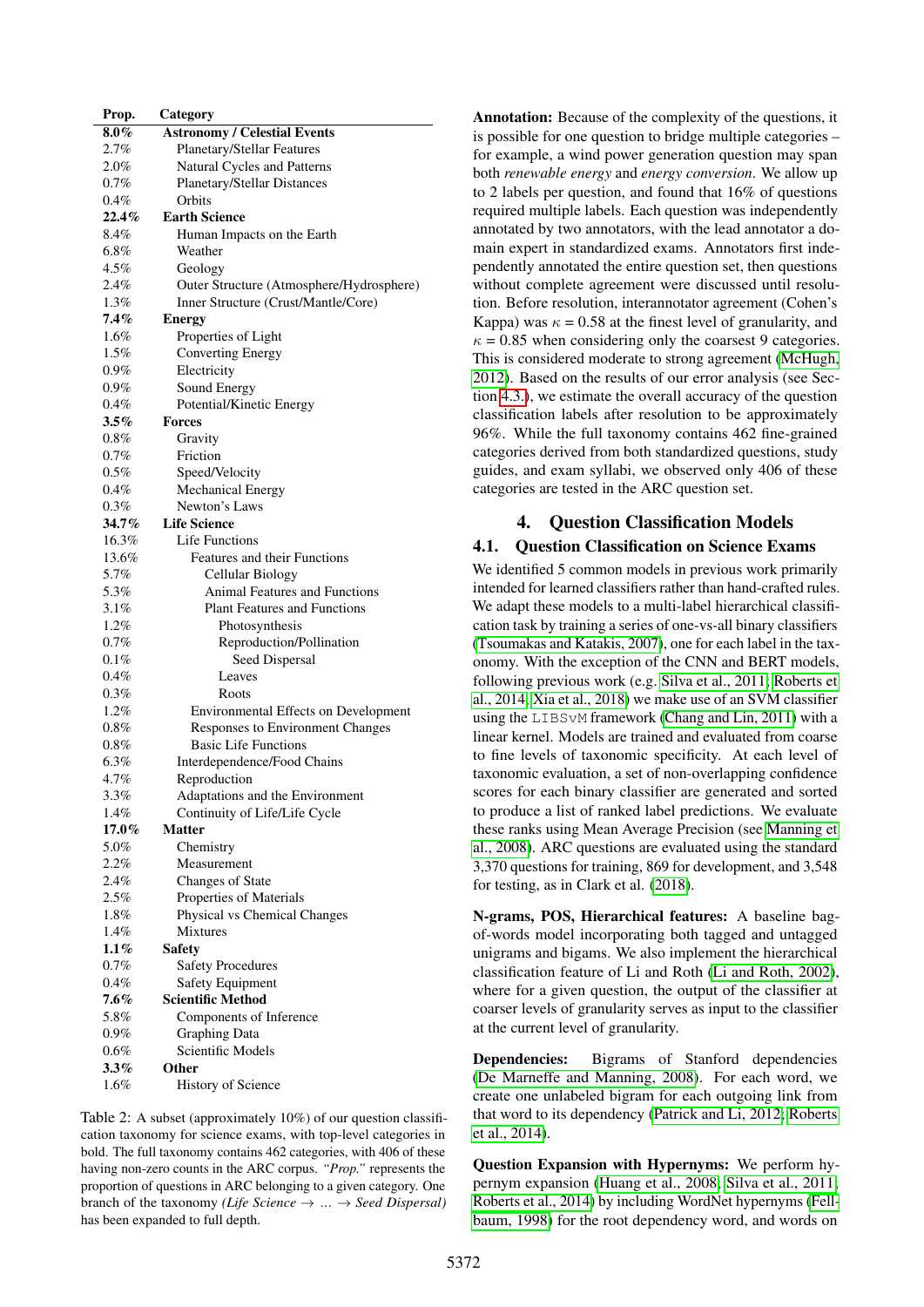|                               | <b>ARC</b> Science Exams |                |       |       |       |       |                      |
|-------------------------------|--------------------------|----------------|-------|-------|-------|-------|----------------------|
| Model                         | L1                       | L <sub>2</sub> | L3    | L4    | L5    | L6    | Gain $(L6)$          |
| Unigram Model                 | 0.885                    | 0.714          | 0.602 | 0.535 | 0.503 | 0.490 |                      |
| Uni+Bi+POS+Hier (UBPH)        | 0.903                    | 0.759          | 0.644 | 0.582 | 0.549 | 0.535 | <b>Baseline</b>      |
| <b>UBPH+WordNet Expansion</b> | 0.901                    | 0.755          | 0.645 | 0.582 | 0.552 | 0.535 |                      |
| UBPH+Dependencies             | 0.906                    | 0.760          | 0.645 | 0.583 | 0.549 | 0.536 |                      |
| MP-CNN                        | 0.908                    | 0.757          | 0.654 | 0.597 | 0.563 | 0.532 |                      |
| <b>UBPH+Essential Terms</b>   | 0.913                    | 0.774          | 0.666 | 0.607 | 0.575 | 0.564 | $+0.03*$             |
| <b>BERT-OC</b>                | 0.942                    | 0.841          | 0.745 | 0.684 | 0.664 | 0.654 | $+0.12$ <sup>*</sup> |
|                               |                          |                |       |       |       |       |                      |
|                               | 9                        | 88             | 243   | 335   | 379   | 406   |                      |
|                               |                          |                |       |       |       |       |                      |

<span id="page-3-1"></span>Table 3: Results of the empirical evaluation on each of the question classification models on the ARC science question dataset, broken down by classification granularity (*coarse (L1)* to *fine (L6)*). Performance reflects mean average precision (MAP), where a duplicate table showing P@1 is included in the appendix. The best model at each level of granularity is shown in bold. \* signifies that a given model is significantly better than baseline performance at full granularity ( $p < 0.01$ ).

its direct outgoing links. WordNet sense is identified using Lesk word-sense disambiguation [\(Lesk, 1986\)](#page-7-21), using question text for context. We implement the heuristic of Van-tu et al. [\(2016\)](#page-8-12), where more distant hypernyms receive less weight.

Essential Terms: Though not previously reported for QC, we make use of unigrams of keywords extracted using the Science Exam Essential Term Extractor of Khashabi et al. [\(2017\)](#page-7-12). For each keyword, we create one binary unigram feature.

CNN: Kim [\(2014\)](#page-7-13) demonstrated near state-of-the-art performance on a number of sentence classification tasks (including TREC question classification) by using pre-trained word embeddings [\(Mikolov et al., 2013\)](#page-8-18) as feature extractors in a CNN model. Lei et al. [\(2018\)](#page-7-14) showed that 10 CNN variants perform within +/-2% of Kim's [\(2014\)](#page-7-13) model on TREC QC. We report performance of our best CNN model based on the MP-CNN architecture<sup>[1](#page-3-0)</sup> of Rao et al. [\(Rao et al.,](#page-8-19) [2016\)](#page-8-19), which works to establish the similarity between question text and the definition text of the question classes. We adapt the MP-CNN model, which uses a "Siamese" structure [\(He et al., 2015\)](#page-7-20), to create separate representations for both the question and the question class. The model then makes use of a triple ranking loss function to minimize the distance between the representations of questions and the correct class while simultaneously maximising the distance between questions and incorrect classes. We optimize the network using the method of Tu [\(2018\)](#page-8-20).

BERT-QC (This work): We make use of BERT [\(Devlin et](#page-7-22) [al., 2018\)](#page-7-22), a language model using bidirectional encoder representations from transformers, in a sentence-classification configuration. As the original settings of BERT do not support multi-label classification scenarios, and training a series of 406 binary classifiers would be computationally expensive, we use the duplication method of Tsoumakas et al. [\(2007\)](#page-8-16) where we enumerate multi-label questions as multiple single-label instances during training by duplicating question text, and assigning each instance one of the multiple labels. Evaluation follows the standard procedure

|                             |                | <b>TREC</b> |          |  |
|-----------------------------|----------------|-------------|----------|--|
| Model                       | Desc.          | Coarse      | Fine     |  |
| Learned Models              |                |             |          |  |
| Li and Roth $(2002)$        | <b>SNoW</b>    | 91.0%       | 84.2%    |  |
| Kim (2014)                  | <b>CNN</b>     | 93.6%       |          |  |
| Xia et al. (2018)           | TF-IDF         | 94.8%       |          |  |
| Van-tu et al. $(2016)$      | SVM            | 95.2%       | 91.6%    |  |
| Xia et al. (2018)           | <b>LSTM</b>    | 95.8%       |          |  |
| Lei et al. (2018)           | RR-CNN         | 95.8%       |          |  |
| This Work                   | <b>BERT-OC</b> | 96.2%       | $92.0\%$ |  |
| Xia et al. (2018)           | Att-LSTM       | 98.0%       |          |  |
| <b>Rule Based Models</b>    |                |             |          |  |
| da Silva et al. $(2011)$    | Rules          | 95.0%       | 90.8%    |  |
| Madabushi et al. (2016)     | Rules          |             | 97.2%    |  |
| <b>Number of Categories</b> |                | 6           | 50       |  |

<span id="page-3-3"></span>Table 4: Performance of BERT-QC on the TREC-6 (6 coarse categories) and TREC-50 (50 fine-grained categories) question classification task, in context with recent learned or rule-based models. Performance is reported as classification accuracy. Bold values represent top reported learned model performance. BERT-QC achieves performance similar to or exceeding the top reported non-rule-based models.

where we generate a list of ranked class predictions based on class probabilities, and use this to calculate Mean Average Precision (MAP) and Precision@1 (P@1). As shown in Table [3,](#page-3-1) this BERT-QC model achieves our best question classification performance, significantly exceeding baseline performance on ARC by 0.12 MAP and 13.3% P@1.[2](#page-3-2)

### 4.2. Comparison with Benchmark Datasets

Roberts et al. [\(2014\)](#page-8-2) observed that, apart from term frequency methods, question classification methods developed on one dataset generally do not exhibit strong transfer performance to other datasets. While BERT-QC achieves large gains over existing methods on the ARC dataset, here we demonstrate that BERT-QC also matches state-of-the-art performance on TREC [\(Li and Roth, 2002\)](#page-8-4), while surpassing state-of-the-art performance on the GARD corpus of

<span id="page-3-0"></span><sup>1</sup><https://github.com/castorini/Castor>

<span id="page-3-2"></span><sup>2</sup>Question classification performance evaluated using Precision@1 is reported in Table [11](#page-10-0) (see Appendix)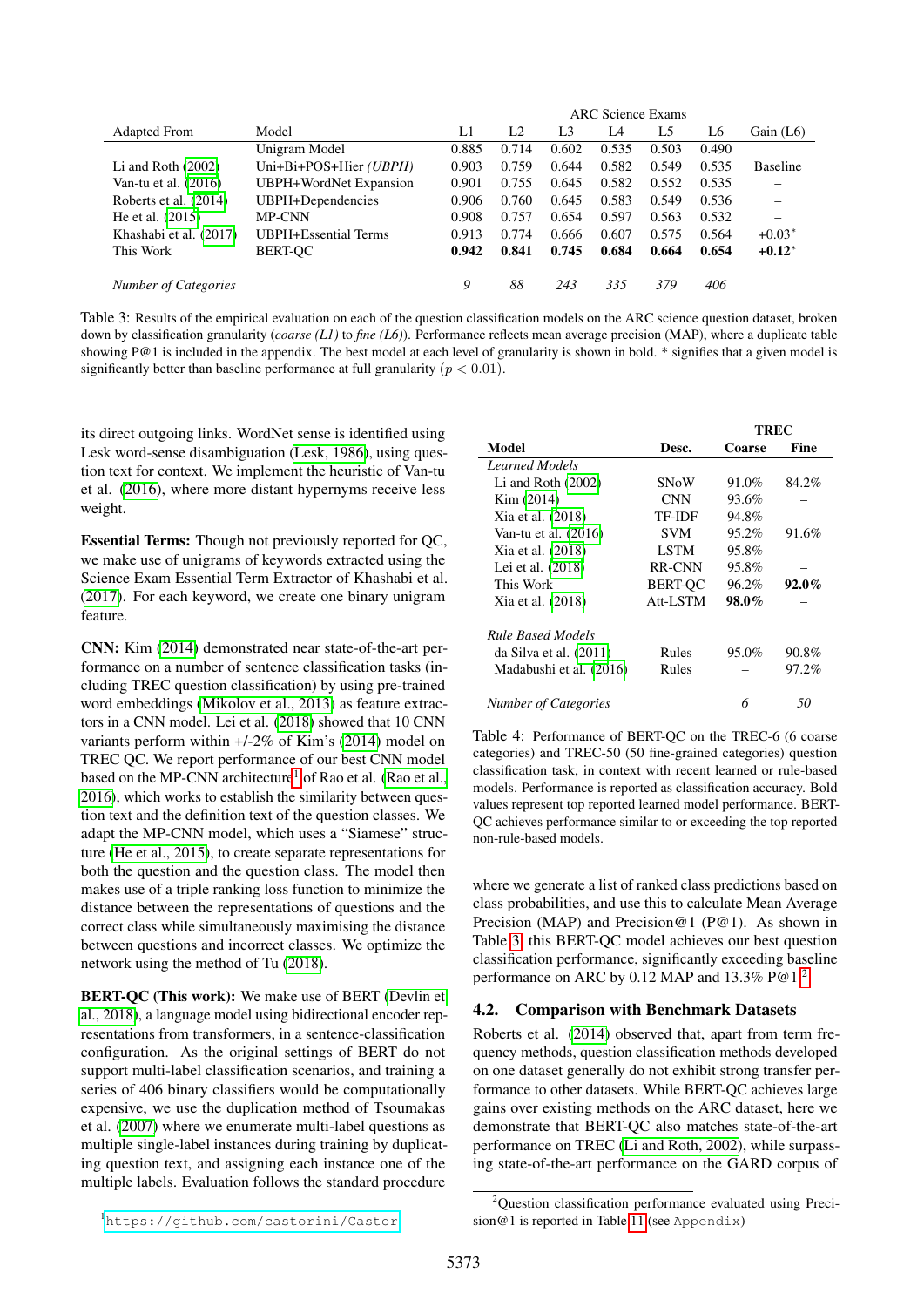| Model                 | Desc.          | Accuracy |  |
|-----------------------|----------------|----------|--|
| <b>Learned Models</b> |                |          |  |
| Roberts et al. (2014) | Bag of Words   | 76.9%    |  |
| Roberts et al. (2014) | COT2/SVM       | 80.4%    |  |
| This Work             | <b>BERT-OC</b> | 84.9%    |  |

<span id="page-4-4"></span>Table 5: Performance of BERT-QC on the GARD consumer health question dataset, which contains 2,937 questions labeled with 13 medical question classification categories. Following Roberts et al. [\(2014\)](#page-8-2), this dataset was evaluated using 5-fold crossvalidation.

consumer health questions [\(Roberts et al., 2014\)](#page-8-2) and ML-BioMedLAT corpus of biomedical questions [\(Wasim et al.,](#page-8-3) [2019\)](#page-8-3). As such, BERT-QC is the first model to achieve strong performance across more than one question classification dataset.

#### 4.2.1. TREC Question Classification

TREC question classification<sup>[3](#page-4-1)</sup> is divided into separate coarse and fine-grained tasks centered around inferring the expected answer types of short open-domain factoid questions. TREC-6 includes 6 coarse question classes (*abbreviation, entity, description, human, location, numeric*), while TREC-50 expands these into 50 more fine-grained types.

TREC question classification methods can be divided into those that learn the question classification task, and those that make use of either hand-crafted or semi-automated syntactic or semantic extraction rules to infer question classes. To date, the best reported accuracy for learned methods is 98.0% by Xia et al. [\(2018\)](#page-8-6) for TREC-6, and 91.6% by Van-tu et al. [\(Van-Tu and Anh-Cuong, 2016\)](#page-8-12) for TREC-50<sup>[4](#page-4-2)</sup>. Madabushi et al. [\(2016\)](#page-8-5) achieve the highest to-date performance on TREC-50 at 97.2%, using rules that leverage the strong syntactic regularities in the short TREC factoid questions.

We compare the performance of BERT-QC with recently reported performance on this dataset in Table [4.](#page-3-3) BERT-QC achieves state-of-the-art performance on fine-grained classification (TREC-50) for a learned model at 92.0% accuracy, and near state-of-the-art performance on coarse classifica-tion (TREC-6) at 96.2% accuracy.<sup>[5](#page-4-3)</sup>

#### 4.2.2. Medical Question Classification

Because of the challenges with collecting biomedical questions, the datasets and classification taxonomies tend to be small, and rule-based methods often achieve strong results (e.g. [Sarrouti et al., 2015\)](#page-8-21). Roberts et al. [\(2014\)](#page-8-2) created the largest biomedical question classification dataset to date, annotating 2,937 consumer health questions drawn from the Genetic and Rare Diseases (GARD) question database with 13 question types, such as *anatomy, disease cause, di-*

| Model               | Desc.          | $\mu$ F1 | Accuracy |
|---------------------|----------------|----------|----------|
| Learned Models      |                |          |          |
| Wasim et al. (2019) | <b>SSVM</b>    | 0.42.    | 0.37     |
| Wasim et al. (2019) | LPLR.          | 0.47     | 0.42     |
| Wasim et al. (2019) | <b>FDSF</b>    | 0.50     | 0.45     |
| This Work           | <b>BERT-OC</b> | 0.55     | 0.48     |

<span id="page-4-5"></span>Table 6: Performance of BERT-QC on the MLBioMedLAT biomedical question dataset, which contains 780 questions labeled with 88 medical question classification categories. Following Wasim et al. [\(2019\)](#page-8-3), this dataset was evaluated using 10-fold crossvalidation. Micro-F1 ( $\mu$ F1) and Accuracy follow Wasim et al.'s definitions for multi-label tasks.

*agnosis, disease management,* and *prognoses*. Roberts et al. [\(2014\)](#page-8-2) found these questions largely resistant to learningbased methods developed for TREC questions. Their best model (CPT2), shown in Table [5,](#page-4-4) makes use of stemming and lists of semantically related words and cue phrases to achieve 80.4% accuracy. BERT-QC reaches 84.9% accuracy on this dataset, an increase of +4.5% over the best previous model. We also compare performance on the recently released MLBioMedLAT dataset [\(Wasim et al., 2019\)](#page-8-3), a multi-label biomedical question classification dataset with 780 questions labeled using 88 classification types drawn from 133 Unified Medical Language System (UMLS) categories. Table [6](#page-4-5) shows BERT-QC exceeds their best model, focus-driven semantic features (FDSF), by +0.05 Micro-F1 and +3% accuracy.

#### <span id="page-4-0"></span>4.3. Error Analysis

We performed an error analysis on 50 ARC questions where the BERT-QC system did not predict the correct label, with a summary of major error categories listed in Table [7.](#page-5-0)

Associative Errors: In 35% of cases, predicted labels were nearly correct, differing from the correct label only by the finest-grained (leaf) element of the hierarchical label (for example, predicting *Matter*  $\rightarrow$  *Changes of State*  $\rightarrow$  *Boiling* instead of *Matter*  $\rightarrow$  *Changes of State*  $\rightarrow$  *Freezing*). The bulk of the remaining errors were due to questions containing highly correlated words with a different class, or classes themselves being highly correlated. For example, a specific question about *Weather Models* discusses "environments" changing over "millions of years", where discussions of environments and long time periods tend to be associated with questions about *Locations of Fossils*. Similarly, a question containing the word "evaporation" could be primarily focused on either *Changes of State* or the *Water Cycle* (cloud generation), and must rely on knowledge from the entire question text to determine the correct problem domain. We believe these associative errors are addressable technical challenges that could ultimately lead to increased performance in subsequent models.

Errors specific to the multiple-choice domain: We observed that using both question and all multiple choice answer text produced large gains in question classification performance – for example, BERT-QC performance increases from 0.516 (question only) to 0.654 (question and all four answer candidates), an increase of 0.138 MAP. Our error

<span id="page-4-2"></span><span id="page-4-1"></span><sup>3</sup><http://cogcomp.org/Data/QA/QC/>

<sup>&</sup>lt;sup>4</sup>Model performance is occasionally reported only on TREC-6 rather than the more challenging TREC-50, making direct comparisons between some algorithms difficult.

<span id="page-4-3"></span> ${}^{5}$ Xia et al. [\(2018\)](#page-8-6) also report QC performance on MS Marco [\(Nguyen et al., 2016\)](#page-8-22), a million-question dataset using 5 of the TREC-6 labels. We believe this to be in error as MS Marco QC labels are automatically generated. Still, for purposes of comparison, BERT-QC reaches 96.2% accuracy, an increase of +3% over Xia et al. [\(2018\)](#page-8-6)'s best model.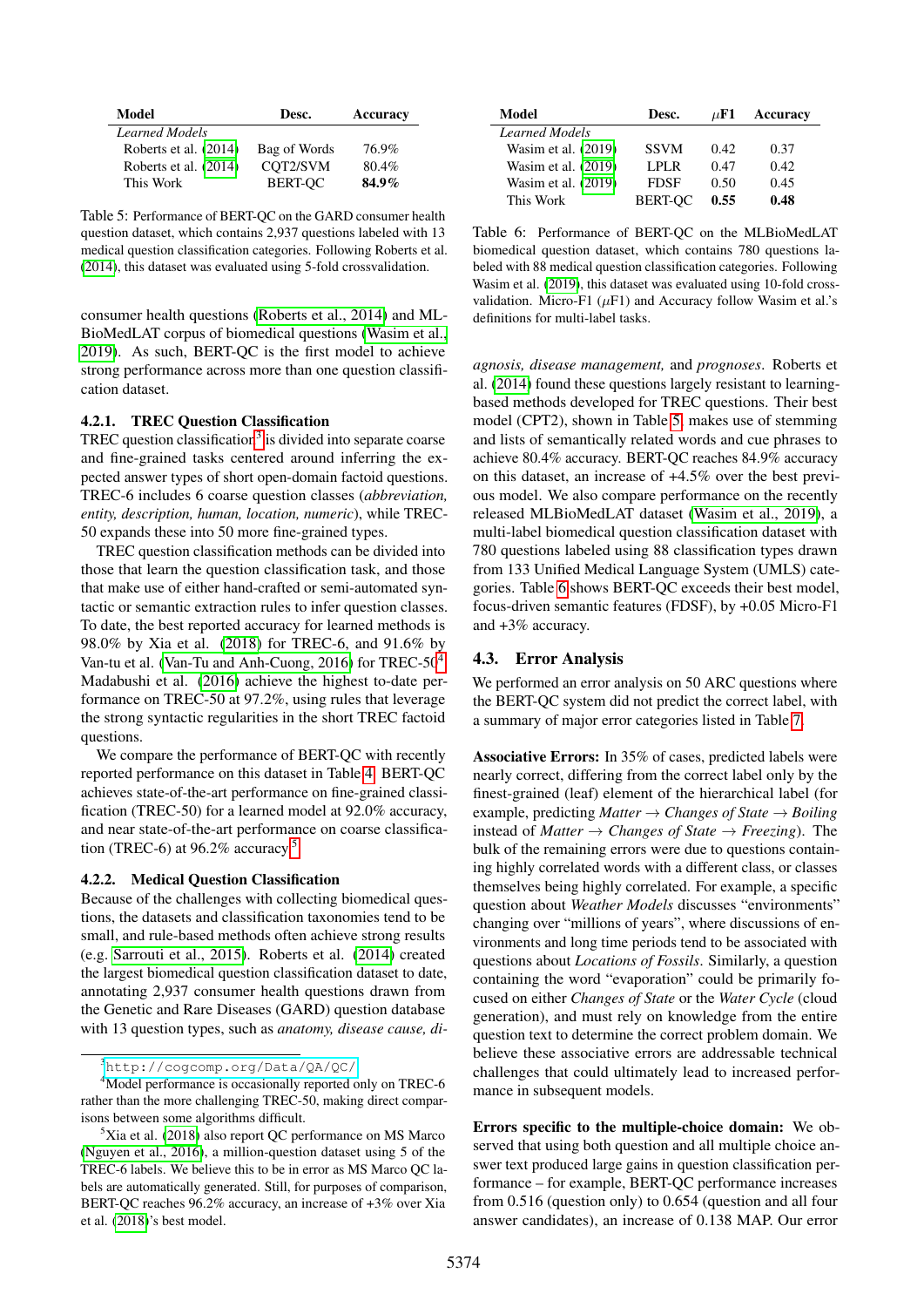| <b>Proportion</b> | <b>Error Type</b>                                                                                            |
|-------------------|--------------------------------------------------------------------------------------------------------------|
| 46%               | Question contains words correlated with incorrect class                                                      |
| $35\%$            | Predicted class is nearly correct, and distance 1 from gold class (different leaf node selected in taxonomy) |
| $25\%$            | Predicted class is highly correlated with an incorrect multiple choice answer                                |
| 18%               | Predicted class and gold class are on different aspects of similar topics/otherwise correlated               |
| $10\%$            | Annotation: Gold label appears incorrect, predicted label is good.                                           |
| 8%                | Annotation: Predicted label is good, but not in gold list.                                                   |
| 8%                | Correctly predicting the gold label may require knowing the correct answer to the question.                  |

<span id="page-5-0"></span>Table 7: BERT-QC Error Analysis: Classes of errors for 50 randomly selected questions from the development set where BERT-QC did not predict the correct label. These errors reflect the BERT-QC model trained and evaluated with terms from both the question and all multiple choice answer candidates. Questions can occupy more than one error category, and as such proportions do not sum to 100%.

analysis observed that while this substantially increases QC performance, it changes the *distribution of errors* made by the system. Specifically, 25% of errors become highly correlated with an incorrect answer candidate, which (we show in Section [5.\)](#page-5-1) can reduce the performance of QA solvers.<sup>[6](#page-5-2)</sup>

### <span id="page-5-1"></span>5. Question Answering with QC Labels

Because of the challenges of errorful label predictions correlating with incorrect answers, it is difficult to determine the ultimate benefit a QA model might receive from reporting QC performance in isolation. Coupling QA and QC systems can often be laborious – either a large number of independent solvers targeted to specific question types must be constructed (e.g. [Minsky, 1986\)](#page-8-23), or an existing single model must be able to productively incorporate question classification information. Here we demostrate the latter – that a BERT QA model is able to incorporate question classification information through query expansion.

BERT [\(Devlin et al., 2018\)](#page-7-22) recently demonstrated stateof-the-art performance on benchmark question answering datasets such as SQUaD [\(Rajpurkar et al., 2016\)](#page-8-24), and near human-level performance on SWAG [\(Zellers et al.,](#page-8-25) [2018\)](#page-8-25). Similarly, Pan et al. [\(2019\)](#page-8-26) demonstrated that BERT achieves the highest accuracy on the most challenging subset of ARC science questions. We make use of a BERT QA model using the same QA paradigm described by Pan et al. [\(2019\)](#page-8-26), where QA is modeled as a next-sentence prediction task that predicts the likelihood of a given multiple choice answer candidate following the question text. We evaluate the question text and the text of each multiple choice answer candidate separately, where the answer candidate with the highest probablity is selected as the predicted answer for a given question. Performance is evaluated using Precision@1 [\(Manning et al., 2008\)](#page-8-17). Additional model details and hyperparameters are included in the *Appendix*.

We incorporate QC information into the QA process by implementing a variant of a query expansion model [\(Qiu and](#page-8-27) [Frei, 1993\)](#page-8-27). Specifically, for a given {*question, QC label*} pair, we expand the question text by concatenating the definition text of the question classification label to the start of the question. We use of the top predicted question classification label for each question. Because QC labels are hierarchical,



*Expanded Text (QC Label)* Matter Changes of State Boiling What happens to water molecules during the boiling process?

<span id="page-5-3"></span>Table 8: An example of the query expansion technique for question classification labels, where the definition text for the QC label is appended to the question. Here, the gold label for this question is "MAT COS BOILING" *(Matter* → *Changes of State* → *Boiling)*.



<span id="page-5-4"></span>Figure 2: Question answering performance (the proportion of questions answered correctly) for models that include question classification labels using query expansion, compared to a nolabel baseline model. While BERT-QC trained using question and answer text achieves higher QC performance, it leads to unstable QA performance due to its errors being highly correlated with incorrect answers. Predicted labels using BERT-QC (question text only) show a significant increase of  $+1.7\%$  P@1 at L6 ( $p < 0.01$ ). Models with gold labels show the ceiling performance of this approach with perfect question classification performance. Each point represents the average of 10 runs.

we append the label definition text for each level of the label  $L_1...L_n$ . An exampe of this process is shown in Table [8.](#page-5-3)

Figure [2](#page-5-4) shows QA peformance using predicted labels from the BERT-QC model, compared to a baseline model that does not contain question classification information. As predicted by the error analysis, while a model trained with question and answer candidate text performs better at QC than a model using question text alone, a large proportion of the incorrect predictions become associated with a negative answer candidate, reducing overall QA performance,

<span id="page-5-2"></span><sup>6</sup>When a model is trained using only question text (instead of both question and answer candidate text), the distribution of these highly-correlated errors changes to the following: 17% chose the correct label, 17% chose the same label, and 66% chose a different label not correlated with an incorrect answer candidate.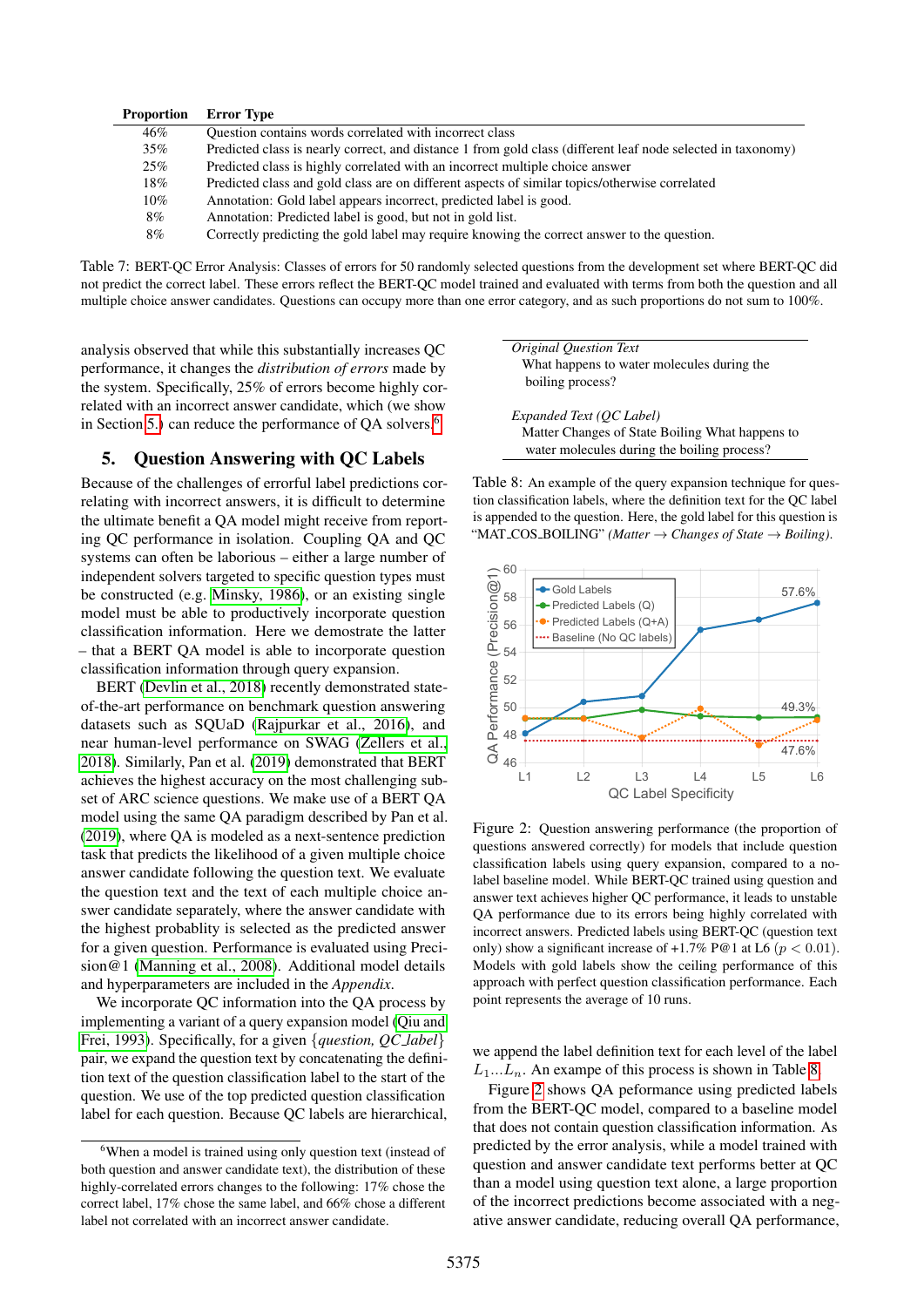and highlighting the importance of evaluating QC and QA models together. When using BERT-QC trained on question text alone, at the finest level of specificity (L6) where overall question classification accuracy is 57.8% P@1, question classification significantly improves QA performance by +1.7% P@1 ( $p < 0.01$ ). Using gold labels shows ceiling QA performance can reach +10.0% P@1 over baseline, demonstrating that as question classification model performance improves, substantial future gains are possible. An analysis of expected gains for a given level of QC performance is included in the *Appendix*, showing approximately linear gains in QA performance above baseline for QC systems able to achieve over 40% classification accuracy. Below this level, the decreased performance from noise induced by incorrect labels surpasses gains from correct labels.

### 5.1. Automating Error Analyses with QC

Detailed error analyses for question answering systems are typically labor intensive, often requiring hours or days to perform manually. As a result error analyses are typically completed infrequently, in spite of their utility to key decisions in the algortithm or knowledge construction process. Here we show having access to detailed question classification labels specifying fine-grained problem domains provides a mechanism to automatically generate error analyses in seconds instead of days.

To illustrate the utility of this approach, Table [9](#page-6-0) shows the performance of the BERT QA+QC model broken down by specific question classes. This allows automatically identifying a given model's strengths – for example, here questions about *Human Health*, *Material Properties*, and *Earth's Inner Core* are well addressed by the BERT-QA model, and achieve well above the average QA performance of 49%. Similarly, areas of deficit include *Changes of State*, *Reproduction*, and *Food Chain Processes* questions, which see below-average QA performance. The lowest performing class, *Safety Procedures*, demonstrates that while this model has strong performance in many areas of scientific reasoning, it is *worse than chance* at answering questions about safety, and would be inappropriate to deploy for safetycritical tasks.

While this analysis is shown at an intermediate (L2) level of specificity for space, more detailed analyses are possible. For example, overall QA performance on *Scientific Inference* questions is near average (47%), but increasing granularity to L3 we observe that questions addressing *Experiment Design* or *Making Inferences* – challenging questions even for humans – perform poorly (33% and 20%) when answered by the QA system. This allows a system designer to intelligently target problem-specific knowledge resources and inference methods to address deficits in specific areas.

### 6. Conclusion

Question classification can enable targetting question answering models, but is challenging to implement with high performance without using rule-based methods. In this work we generate the most fine-grained challenge dataset for question classification, using complex and syntactically diverse questions, and show gains of up to 12% are possible with our question classification model across datasets in open,

|                                        | QA       |     |
|----------------------------------------|----------|-----|
| <b>Question Category</b>               | Accuracy | N   |
| <b>Strong Performance</b>              |          |     |
| Life - Human Health                    | 73%      | 11  |
| Forces - Friction                      | 71%      | 7   |
| Energy - Sound                         | $71\%$   | 7   |
| Energy - Light                         | 70%      | 10  |
| Matter - Material Properties           | 68%      | 22  |
| Matter - Object Properties             | 66%      | 9   |
| Forces - Gravity                       | 66%      | 9   |
| Science - Scientific Models            | 66%      | 9   |
| Earth - Inner Core                     | 64%      | 33  |
| Astronomy - Natural Cycles             | 64%      | 11  |
| Energy - Device Use                    | 63%      | 8   |
| Energy - Waves                         | 63%      | 8   |
| Earth - Weather                        | 62%      | 74  |
| Energy - Conversion                    | 62%      | 13  |
| Energy - Thermal                       | 60%      | 10  |
|                                        |          |     |
| Above Average Performance              |          |     |
| Earth - Geology                        | 58%      | 38  |
| Science - Graphs                       | 56%      | 9   |
| Life - Environmental Adaptations       | 53%      | 32  |
| Matter - Phys./Chemical Changes        | 53%      | 17  |
| <b>Astronomy - Features</b>            | 52%      | 27  |
| Astronomy - Tides                      | 50%      | 6   |
|                                        |          |     |
| Approximately Average Performance      |          |     |
| Earth - Human Impacts                  | 51%      | 84  |
| Matter - Chemistry                     | 50%      | 46  |
| Other - History of Science             | 50%      | 10  |
| Life - Features and Functions          | 49%      | 176 |
|                                        |          |     |
| <b>Below Average Performance</b>       |          |     |
| Science - Scientific Inference         | 47%      | 58  |
| Life - Food Chains                     | 44%      | 54  |
| <b>Astronomy - Celestial Distances</b> | 44%      | 9   |
| Life - Reproduction                    | 41%      | 41  |
| Energy - Electrical                    | 40%      | 5   |
| Life - Classification                  | 38%      | 13  |
| Matter - Changes of State              | 29%      | 21  |
| <b>Below Chance Performance</b>        |          |     |
| Earth - Outer Core                     | 17%      | 12  |
| Safety - Safety Procedures             | 7%       | 14  |

<span id="page-6-0"></span>Table 9: Analysis of question answering performance on specific question classes on the BERT-QA model (L6). Question classes in this table are at the L2 level of specificity. Performance is reported on the development set, where N represents the total number of questions within a given question class.

science, and medical domains. This model is the first demonstration of a question classification model achieving state-ofthe-art results across benchmark datasets in open, science, and medical domains. We further demonstrate attending to question type can significantly improve question answering performance, with large gains possible as quesion classification performance improves. Our error analysis suggests that developing high-precision methods of question classification independent of their recall can offer the opportunity to incrementally make use of the benefits of question classification without suffering the consequences of classification errors on QA performance.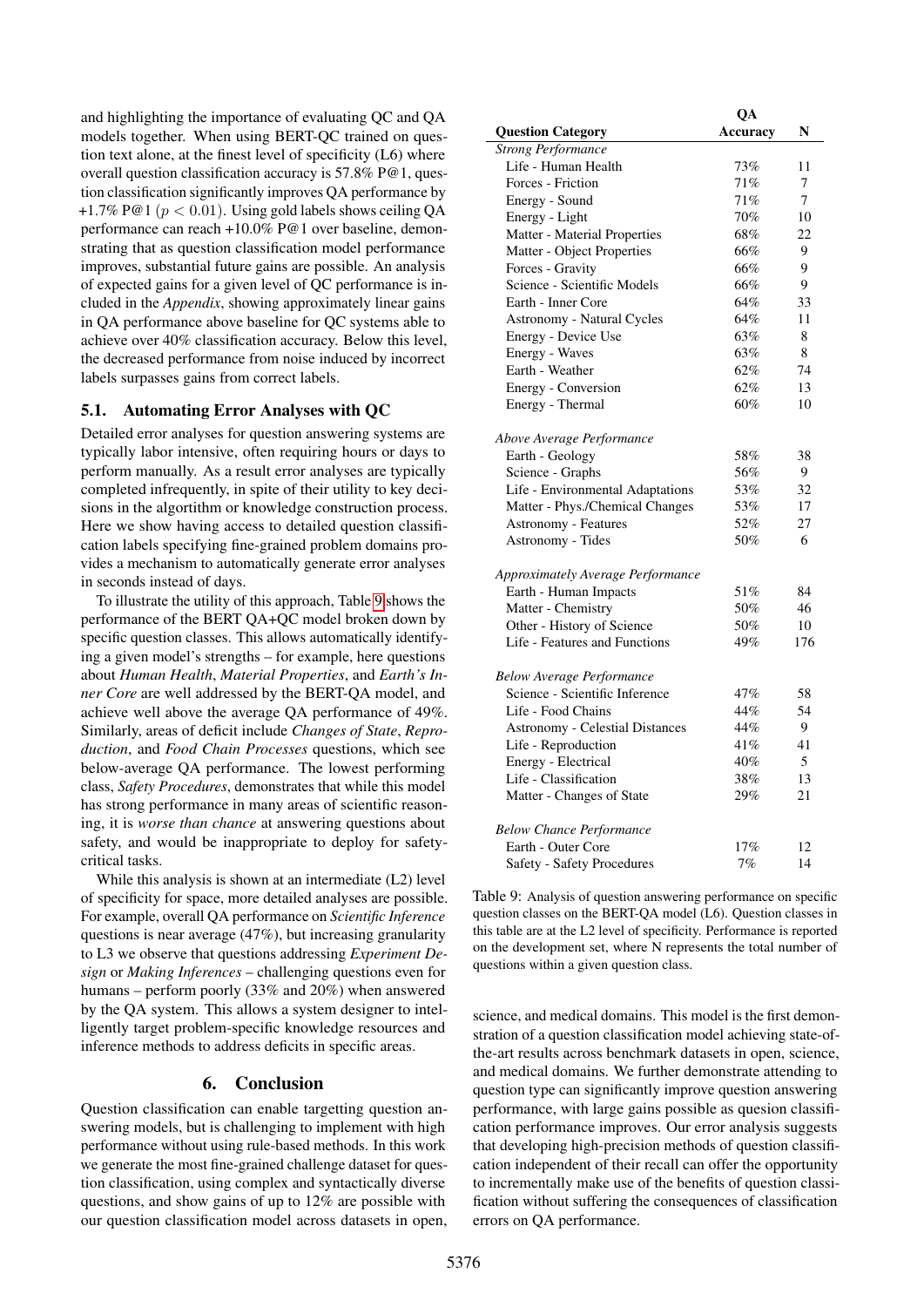### 7. Resources

Our Appendix and supplementary material (available at [http://www.cognitiveai.org/](http://www.cognitiveai.org/explanationbank/) [explanationbank/](http://www.cognitiveai.org/explanationbank/)) includes data, code, experiment details, and negative results.

#### 8. Acknowledgements

The authors wish to thank Elizabeth Wainwright and Stephen Marmorstein for piloting an earlier version of the question classification annotation. We thank the Allen Insitute for Artificial Intelligence and National Science Founation (NSF 1815948 to PJ) for funding this work.

#### 9. Bibliographical References

- <span id="page-7-17"></span>Chang, C.-C. and Lin, C.-J. (2011). Libsvm: a library for support vector machines. *ACM transactions on intelligent systems and technology (TIST)*, 2(3):27.
- <span id="page-7-3"></span>Clark, P., Harrison, P., and Balasubramanian, N. (2013). A study of the knowledge base requirements for passing an elementary science test. In *Proceedings of the 2013 Workshop on Automated Knowledge Base Construction*, AKBC'13, pages 37–42.
- <span id="page-7-7"></span>Clark, P., Etzioni, O., Khot, T., Sabharwal, A., Tafjord, O., Turney, P. D., and Khashabi, D. (2016). Combining retrieval, statistics, and inference to answer elementary science questions. In *Proceedings of the Thirtieth AAAI Conference on Artificial Intelligence, February 12-17, 2016, Phoenix, Arizona, USA.*, pages 2580–2586.
- <span id="page-7-16"></span>Clark, P., Cowhey, I., Etzioni, O., Khot, T., Sabharwal, A., Schoenick, C., and Tafjord, O. (2018). Think you have solved question answering? try arc, the ai2 reasoning challenge. *arXiv preprint arXiv:1803.05457*.
- <span id="page-7-2"></span>Clark, P. (2015). Elementary school science and math tests as a driver for AI: take the aristo challenge! In Blai Bonet et al., editors, *Proceedings of the Twenty-Ninth AAAI Conference on Artificial Intelligence, January 25- 30, 2015, Austin, Texas, USA.*, pages 4019–4021. AAAI Press.
- <span id="page-7-18"></span>De Marneffe, M.-C. and Manning, C. D. (2008). The stanford typed dependencies representation. In *Coling 2008: proceedings of the workshop on cross-framework and cross-domain parser evaluation*, pages 1–8. Association for Computational Linguistics.
- <span id="page-7-22"></span>Devlin, J., Chang, M.-W., Lee, K., and Toutanova, K. (2018). Bert: Pre-training of deep bidirectional transformers for language understanding. *arXiv preprint arXiv:1810.04805*.

<span id="page-7-19"></span>Fellbaum, C. (1998). *WordNet*. Wiley Online Library.

- <span id="page-7-1"></span>Godea, A. and Nielsen, R. (2018). Annotating educational questions for student response analysis. In *Proceedings of the Eleventh International Conference on Language Resources and Evaluation (LREC-2018)*.
- <span id="page-7-20"></span>He, H., Gimpel, K., and Lin, J. (2015). Multi-perspective sentence similarity modeling with convolutional neural networks. In *Proceedings of the 2015 Conference on Empirical Methods in Natural Language Processing*, pages 1576–1586.
- <span id="page-7-0"></span>Hovy, E., Gerber, L., Hermjakob, U., Lin, C.-Y., and Ravichandran, D. (2001). Toward semantics-based answer pinpointing. In *Proceedings of the first international*

*conference on Human language technology research*, pages 1–7. Association for Computational Linguistics.

- <span id="page-7-11"></span>Huang, Z., Thint, M., and Qin, Z. (2008). Question classification using head words and their hypernyms. In *Proceedings of the Conference on Empirical Methods in Natural Language Processing*, pages 927–936. Association for Computational Linguistics.
- <span id="page-7-23"></span>Jansen, P., Surdeanu, M., and Clark, P. (2014). Discourse complements lexical semantics for non-factoid answer reranking. In *Proceedings of the 52nd Annual Meeting of the Association for Computational Linguistics (ACL)*.
- <span id="page-7-4"></span>Jansen, P., Balasubramanian, N., Surdeanu, M., and Clark, P. (2016). What's in an explanation? characterizing knowledge and inference requirements for elementary science exams. In *Proceedings of COLING 2016, the 26th International Conference on Computational Linguistics: Technical Papers*, pages 2956–2965, Osaka, Japan, December.
- <span id="page-7-10"></span>Jansen, P., Sharp, R., Surdeanu, M., and Clark, P. (2017). Framing qa as building and ranking intersentence answer justifications. *Computational Linguistics*.
- <span id="page-7-5"></span>Jansen, P., Wainwright, E., Marmorstein, S., and Morrison, C. (2018). Worldtree: A corpus of explanation graphs for elementary science questions supporting multi-hop inference. In *Proceedings of the Eleventh International Conference on Language Resources and Evaluation (LREC-2018)*.
- <span id="page-7-8"></span>Khashabi, D., Khot, T., Sabharwal, A., Clark, P., Etzioni, O., and Roth, D. (2016). Question answering via integer programming over semi-structured knowledge. In *Proceedings of the International Joint Conference on Artificial Intelligence*, IJCAI'16, pages 1145–1152.
- <span id="page-7-12"></span>Khashabi, D., Khot, T., Sabharwal, A., and Roth, D. (2017). Learning what is essential in questions. In *Proceedings of the 21st Conference on Computational Natural Language Learning (CoNLL 2017)*, pages 80–89.
- <span id="page-7-6"></span>Khot, T., Balasubramanian, N., Gribkoff, E., Sabharwal, A., Clark, P., and Etzioni, O. (2015). Exploring markov logic networks for question answering. In *EMNLP*.
- <span id="page-7-9"></span>Khot, T., Sabharwal, A., and Clark, P. (2017). Answering complex questions using open information extraction. In *Proceedings of the 55th Annual Meeting of the Association for Computational Linguistics, ACL 2017, Vancouver, Canada, July 30 - August 4, Volume 2: Short Papers*, pages 311–316.
- <span id="page-7-13"></span>Kim, Y. (2014). Convolutional neural networks for sentence classification. In *Proceedings of the 2014 conference on empirical methods in natural language processing (EMNLP)*, pages 1746–1751.
- <span id="page-7-15"></span>Lally, A., Prager, J. M., McCord, M. C., Boguraev, B. K., Patwardhan, S., Fan, J., Fodor, P., and Chu-Carroll, J. (2012). Question analysis: How watson reads a clue. *IBM Journal of Research and Development*, 56(3.4):2–1.
- <span id="page-7-14"></span>Lei, T., Shi, Z., Liu, D., Yang, L., and Zhu, F. (2018). A novel cnn-based method for question classification in intelligent question answering. In *Proceedings of the 2018 International Conference on Algorithms, Computing and Artificial Intelligence*, page 54. ACM.
- <span id="page-7-21"></span>Lesk, M. (1986). Automatic sense disambiguation using machine readable dictionaries: how to tell a pine cone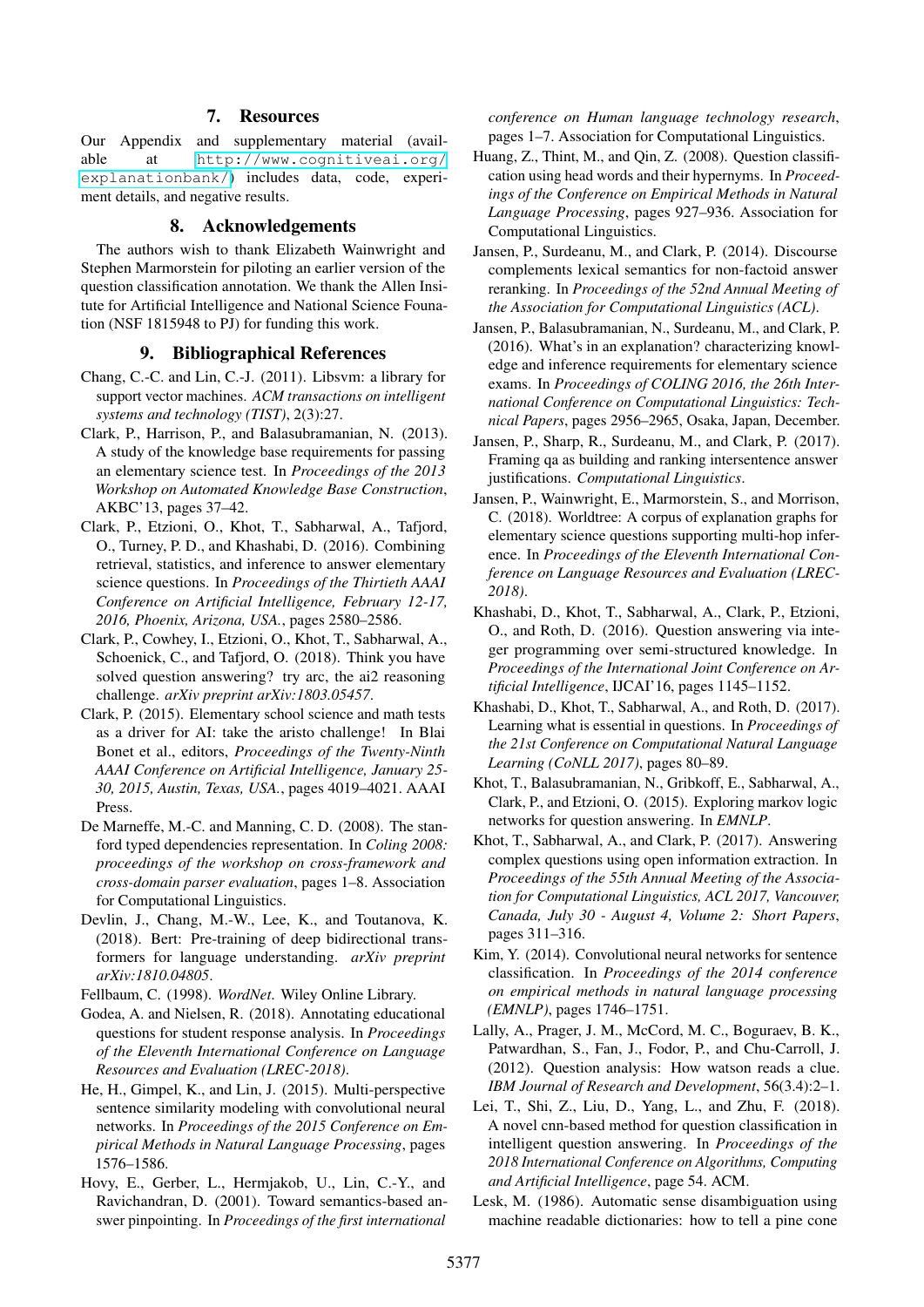from an ice cream cone. In *Proceedings of the 5th annual international conference on Systems documentation*, pages 24–26. ACM.

- <span id="page-8-4"></span>Li, X. and Roth, D. (2002). Learning question classifiers. In *Proceedings of the 19th international conference on Computational linguistics-Volume 1*, pages 1–7. Association for Computational Linguistics.
- <span id="page-8-7"></span>Li, X. and Roth, D. (2006). Learning question classifiers: the role of semantic information. *Natural Language Engineering*, 12(3):229–249.
- <span id="page-8-13"></span>Liu, F., Antieau, L. D., and Yu, H. (2011). Toward automated consumer question answering: Automatically separating consumer questions from professional questions in the healthcare domain. *Journal of biomedical informatics*, 44(6):1032–1038.
- <span id="page-8-5"></span>Madabushi, H. T. and Lee, M. (2016). High accuracy rulebased question classification using question syntax and semantics. In *COLING*, pages 1220–1230.
- <span id="page-8-17"></span>Manning, C. D., Raghavan, P., and Schütze, H. (2008). *Introduction to Information Retrieval*. Cambridge University Press.
- <span id="page-8-15"></span>McHugh, M. L. (2012). Interrater reliability: the kappa statistic. *Biochemia medica: Biochemia medica*, 22(3):276–282.
- <span id="page-8-18"></span>Mikolov, T., Sutskever, I., Chen, K., Corrado, G. S., and Dean, J. (2013). Distributed representations of words and phrases and their compositionality. In *Advances in neural information processing systems*, pages 3111–3119.
- <span id="page-8-23"></span>Minsky, M. (1986). *The Society of Mind*. Simon & Schuster, Inc., New York, NY, USA.
- <span id="page-8-10"></span>Mishra, M., Mishra, V. K., and Sharma, H. (2013). Question classification using semantic, syntactic and lexical features. *International Journal of Web & Semantic Technology*, 4(3):39.
- <span id="page-8-0"></span>Moldovan, D., Paşca, M., Harabagiu, S., and Surdeanu, M. (2003). Performance issues and error analysis in an open-domain question answering system. *ACM Trans. Inf. Syst.*, 21(2):133–154, April.
- <span id="page-8-14"></span>Neves, M. and Kraus, M. (2016). Biomedlat corpus: Annotation of the lexical answer type for biomedical questions. *OKBQA 2016*, page 49.
- <span id="page-8-22"></span>Nguyen, T., Rosenberg, M., Song, X., Gao, J., Tiwary, S., Majumder, R., and Deng, L. (2016). Ms marco: A human generated machine reading comprehension dataset. *arXiv preprint arXiv:1611.09268*.
- <span id="page-8-26"></span>Pan, X., Sun, K., Yu, D., Ji, H., and Yu, D. (2019). Improving question answering with external knowledge. *arXiv preprint arXiv:1902.00993*.
- <span id="page-8-9"></span>Patrick, J. and Li, M. (2012). An ontology for clinical questions about the contents of patient notes. *Journal of Biomedical Informatics*, 45(2):292–306.
- <span id="page-8-28"></span>Pennington, J., Socher, R., and Manning, C. (2014). Glove: Global vectors for word representation. In *Proceedings of the 2014 conference on empirical methods in natural language processing (EMNLP)*, pages 1532–1543.
- <span id="page-8-27"></span>Qiu, Y. and Frei, H.-P. (1993). Concept based query expansion. In *Proceedings of the 16th annual international ACM SIGIR conference on Research and development in information retrieval*, pages 160–169. ACM.
- <span id="page-8-24"></span>Rajpurkar, P., Zhang, J., Lopyrev, K., and Liang, P. (2016). Squad: 100,000+ questions for machine comprehension of text. *arXiv preprint arXiv:1606.05250*.
- <span id="page-8-19"></span>Rao, J., He, H., and Lin, J. (2016). Noise-contrastive estimation for answer selection with deep neural networks. In *Proceedings of the 25th ACM International on Conference on Information and Knowledge Management*, pages 1913–1916. ACM.
- <span id="page-8-2"></span>Roberts, K., Kilicoglu, H., Fiszman, M., and Demner-Fushman, D. (2014). Automatically classifying question types for consumer health questions. In *AMIA Annual Symposium Proceedings*, volume 2014, page 1018. American Medical Informatics Association.
- <span id="page-8-21"></span>Sarrouti, M., Lachkar, A., and Ouatik, S. E. A. (2015). Biomedical question types classification using syntactic and rule based approach. In *2015 7th International Joint Conference on Knowledge Discovery, Knowledge Engineering and Knowledge Management (IC3K)*, volume 1, pages 265–272. IEEE.
- <span id="page-8-8"></span>Silva, J., Coheur, L., Mendes, A. C., and Wichert, A. (2011). From symbolic to sub-symbolic information in question classification. *Artificial Intelligence Review*, 35(2):137– 154.
- <span id="page-8-16"></span>Tsoumakas, G. and Katakis, I. (2007). Multi-label classification: An overview. *International Journal of Data Warehousing and Mining (IJDWM)*, 3(3):1–13.
- <span id="page-8-20"></span>Tu, Z. (2018). An experimental analysis of multiperspective convolutional neural networks. *University of Waterloo Master's Thesis*.
- <span id="page-8-12"></span>Van-Tu, N. and Anh-Cuong, L. (2016). Improving question classification by feature extraction and selection. *Indian Journal of Science and Technology*, 9(17).
- <span id="page-8-1"></span>Voorhees, E. M. and Tice, D. M. (2000). Building a question answering test collection. In *Proceedings of the 23rd annual international ACM SIGIR conference on Research and development in information retrieval*, pages 200–207. ACM.
- <span id="page-8-3"></span>Wasim, M., Asim, M. N., Khan, M. U. G., and Mahmood, W. (2019). Multi-label biomedical question classification for lexical answer type prediction. *Journal of biomedical informatics*, page 103143.
- <span id="page-8-29"></span>Wu, W., Li, H., Wang, H., and Zhu, K. Q. (2012). Probase: A probabilistic taxonomy for text understanding. In *Proceedings of the 2012 ACM SIGMOD International Conference on Management of Data*, pages 481–492. ACM.
- <span id="page-8-6"></span>Xia, W., Zhu, W., Liao, B., Chen, M., Cai, L., and Huang, L. (2018). Novel architecture for long short-term memory used in question classification. *Neurocomputing*, 299:20– 31.
- <span id="page-8-11"></span>Yu, H. and Cao, Y.-g. (2008). Automatically extracting information needs from ad hoc clinical questions. In *AMIA annual symposium proceedings*, volume 2008, page 96. American Medical Informatics Association.
- <span id="page-8-25"></span>Zellers, R., Bisk, Y., Schwartz, R., and Choi, Y. (2018). Swag: A large-scale adversarial dataset for grounded commonsense inference. *arXiv preprint arXiv:1808.05326*.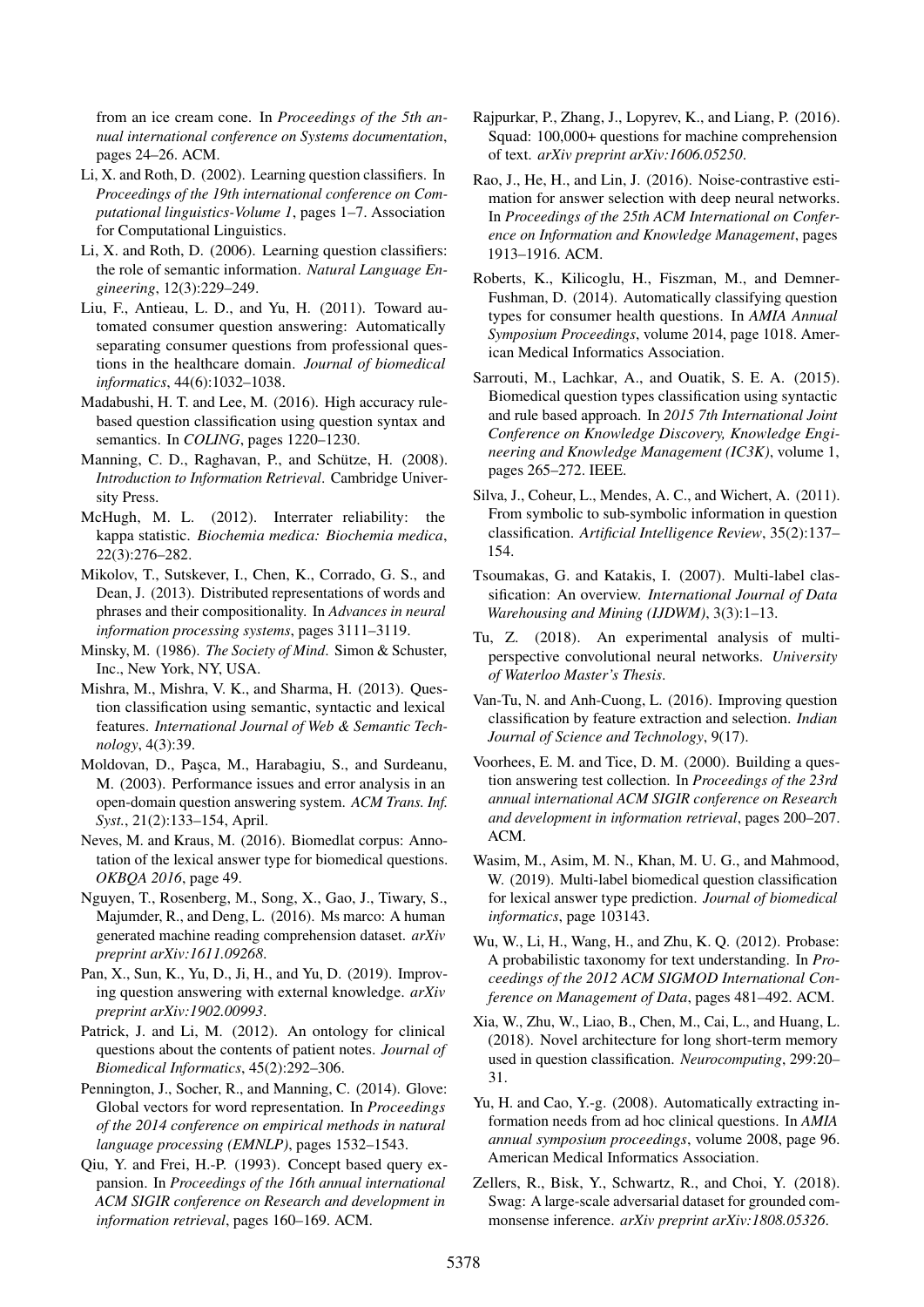### 10. Appendix

### 10.1. Annotation

Classification Taxonomy: The full classification taxonomy is included in separate files, both coupled with definitions, and as a graphical visualization.

Annotation Procedure: Primary annotation took place over approximately 8 weeks. Annotators were instructed to provide up to 2 labels from the full classification taxonomy (462 labels) that were appropriate for each question, and to provide the most specific label available in the taxonomy for a given question. Of the 462 labels in the classification taxonomy, the ARC questions had non-zero counts in 406 question types. Rarely, questions were encountered by annotators that did not clearly fit into a label at the end of the taxonomy, and in these cases the annotators were instructed to choose a more generic label higher up the taxonomy that was appropriate. This occurred when the production taxonomy failed to have specific categories for infrequent questions testing knowledge that is not a standard part of the science curriculum. For example, the question:

*Which material is the best natural resource to use for making water-resistant shoes? (A) cotton (B) leather (C) plastic (D) wool*

tests a student's knowledge of the water resistance of different materials. Because this is not a standard part of the curriculum, and wasn't identified as a common topic in the training questions, the annotators tag this question as belonging to *Matter* → *Properties of Materials*, rather than a more specific category.

Questions from the training, development, and test sets were randomly shuffled to counterbalance any learning effects during the annotation procedure, but were presented in grade order ( $3^{rd}$  to  $9^{th}$  grade) to reduce context switching (a given grade level tends to use a similar subset of the taxonomy – for example,  $3^{rd}$  grade questions generally do not address *Chemical Equations* or *Newtons* 1 st *Law of Motion*).

Interannotator Agreement: To increase quality and consistency, each annotator annotated the entire dataset of 7,787 questions. Two annotators were used, with the lead annotator possessing previous professional domain expertise. Annotation proceeded in a two-stage process, where in stage 1 annotators completed their annotation independently, and in stage 2 each of the questions where the annotators did not have complete agreement were manually resolved by the annotators, resulting in high-quality classification annotation.

Because each question can have up to two labels, we treat each label for a given question as a separate evaluation of interannotator agreement. That is, for questions where both annotators labeled each question as having 1 or 2 labels, we treat this as 1 or 2 separate evaluations of interannotator agreement. For cases where one annotator labeled as question as having 1 label, and the other annotator labeled that same question as having 2 labels, we conservatively treat this as two separate interannotator agreements where one annotator failed to specify the second label and had zero agreement on that unspecified label.

| <b>Classification</b> | # of           | <b>Interannotator</b> |
|-----------------------|----------------|-----------------------|
| Level                 | <b>Classes</b> | Agreement $(\kappa)$  |
| L1 (Coarsest)         | 9              | 0.85                  |
| L2                    | 88             | 0.71                  |
| L <sub>3</sub>        | 243            | 0.64                  |
| IA                    | 335            | 0.60                  |
| L5                    | 379            | 0.58                  |
| $L6$ (Finest)         | 406            | 0.58                  |

<span id="page-9-0"></span>Table 10: Interannotator Agreement at L6 (the native level the annotation was completed at), as well as agreement for truncated levels of the heirarchy from coarse to fine classification.

Though the classification procedure was fine-grained compared to other question classification taxonomies, containing an unusually large number of classes (406), overall raw interannotator agreement before resolution was high (Cohen's  $\kappa = 0.58$ ). When labels are truncated to a maximum taxonomy depth of N, raw interannotator increases to  $\kappa = 0.85$ at the coarsest (9 class) level (see Table [10\)](#page-9-0). This is considered moderate to strong agreement (see McHugh [\(2012\)](#page-8-15) for a discussion of the interpretation of the Kappa statistic). Based on the results of an error analysis on the question classification system (see Section [10.3.2.\)](#page-11-0), we estimate that the overall accuracy of the question classification labels after resolution is approximately 96% .

Annotators disagreed on 3441 (44.2%) of questions. Primary sources of disagreement before resolution included each annotator choosing a single category for questions requiring multiple labels (e.g. annotator 1 assigning a label of X, and annotator 2 assigning a label of Y, when the gold label was multilabel X, Y), which was observed in 18% of disagreements. Similarly, we observed annotators choosing similar labels but at different levels of specificity in the taxonomy (e.g. annotator 1 assigning a label of *Matter*  $\rightarrow$ *Changes of State*  $\rightarrow$  *Boiling*, where annotator 2 assigned *Matter*  $\rightarrow$  *Changes of State*), which occurred in 12% of disagreements before resolution.

#### 10.2. Question Classification

#### 10.2.1. Precision@1

Because of space limitations the question classification results are reported in Table [3](#page-3-1) only using Mean Average Precision (MAP). We also include Precision@1 (P@1), the overall accuracy of the highest-ranked prediction for each question classification model, in Table [11.](#page-10-0)

#### 10.2.2. Negative Results

CNN: We implemented the CNN sentence classifier of Kim [\(2014\)](#page-7-13), which demonstrated near state-of-the-art performance on a number of sentence classification tasks (including TREC question classification) by using pre-trained word embeddings [\(Mikolov et al., 2013\)](#page-8-18) as feature extractors in a CNN model. We adapted the original CNN non-static model to multi-label classification by changing the fully connected softmax layer to sigmoid layer to produce a sigmoid output for each label simultaneously. We followed the same parameter settings reported by Kim et al. except the learning rate, which was tuned based on the development set. Pilot experiments did not show a performance improvement over the baseline model.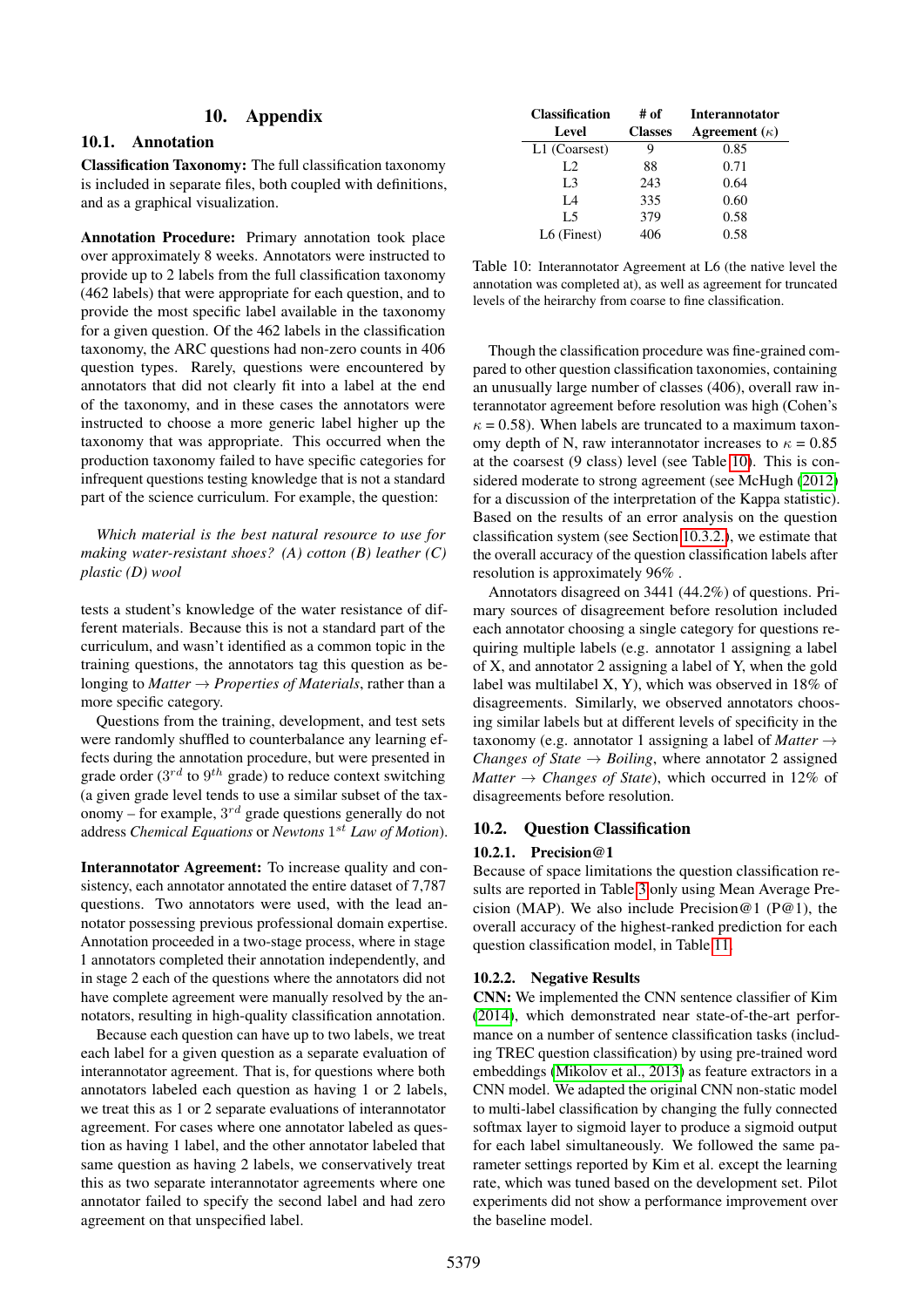|                             |                        |      |                |                |      | <b>ARC</b> Science Exams |      |                 |
|-----------------------------|------------------------|------|----------------|----------------|------|--------------------------|------|-----------------|
| <b>Adapted From</b>         | Model                  | L1   | L <sub>2</sub> | L <sub>3</sub> | I 4  | L5                       | L6   | Gain $(L6)$     |
|                             | Unigram Model          | 82.2 | 62.1           | 51.8           | 44.2 | 40.8                     | 39.6 |                 |
| Li and Roth $(2002)$        | Uni+Bi+POS+Hier (UBPH) | 84.2 | 67.6           | 56.6           | 49.4 | 46.5                     | 44.5 | <b>Baseline</b> |
| Van-tu et al. (2016)        | UBPH+WordNet Expansion | 84.1 | 67.1           | 56.4           | 49.3 | 46.4                     | 44.7 | $+0.2$          |
| Roberts et al. (2014)       | UBPH+Dependencies      | 84.7 | 68.0           | 56.5           | 49.2 | 45.6                     | 44.8 | $+0.3$          |
| He et al. $(2015)$          | <b>MP-CNN</b>          | 84.8 | 66.3           | 56.3           | 50.7 | 46.6                     | 43.5 |                 |
| Khashabi et al. (2017)      | UBPH+Essential Terms   | 85.9 | 69.4           | 58.7           | 51.9 | 48.4                     | 48.0 | $+3.5^*$        |
| This Work                   | <b>BERT-OC</b>         | 90.2 | 78.2           | 67.6           | 60.6 | 58.9                     | 57.8 | $+13.3^*$       |
| <b>Number of Categories</b> |                        | 9    | 88             | 243            | 335  | 379                      | 406  |                 |

<span id="page-10-0"></span>Table 11: Performance of each question classification model, expressed in Precision@1 (P@1). \* signifies a given model is significantly different from the baseline model ( $p < 0.01$ ).

Label Definitions: Question terms can be mapped to categories using manual heuristics (e.g. [Silva et al., 2011\)](#page-8-8). To mitigate sparsity and limit heuristic use, here we generated a feature comparing the cosine similarity of composite embedding vectors (e.g. [Jansen et al., 2014\)](#page-7-23) representing question text and category definition text, using pretrained GloVe embeddings [\(Pennington et al., 2014\)](#page-8-28). Pilot experiments showed that performance did not significantly improve.

Question Expansion with Hypernyms (Probase Version): One of the challenges of hypernym expansion (e.g. [Huang et al., 2008;](#page-7-11) [Silva et al., 2011;](#page-8-8) [Roberts et al.,](#page-8-2) [2014\)](#page-8-2) is determining a heuristic for the termination depth of hypernym expansion, as in Van-tu et al. [\(2016\)](#page-8-12). Because science exam questions are often grounded in specific examples (e.g. a car rolling down a hill coming to a stop due to friction), we hypothesized that knowing certain categories of entities can be important for identifying specific question types – for example, observing that a question contains a kind of *animal* may be suggestive of a *Life Science* question, where similarly *vehicles* or *materials* present in questions may suggest questions about *Forces* or *Matter*, respectively. The challenge with WordNet is that key hypernyms can be at very different depths from query terms – for example, *"cat"* is distance 10 away from living thing, *"car"* is distance 4 away from vehicle, and *"copper"* is distance 2 away from material. Choosing a static threshold (or decaying threshold, as in Van-tu et al. [\(2016\)](#page-8-12)) will inheriently reduce recall and limit the utility of this method of query expansion.

To address this, we piloted a hypernym expansion experiment using the Probase taxonomy [\(Wu et al., 2012\)](#page-8-29), a collection of  $20.7M$  is-a pairs mined from the web, in place of WordNet. Because the taxonomic pairs in Probase come from use in naturalistic settings, links tend to jump levels in the WordNet taxonomy and be expressed in common forms. For example,  $cat \rightarrow animal$ ,  $car \rightarrow vehicle$ , and  $copper \rightarrow material$ , are each distance 1 in the Probase taxonomy, and high-frequency (i.e. high-confidence) taxonomic pairs.

Similar to query expansion using WordNet Hypernyms, our pilot experiments did not observe a benefit to using Probase hypernyms over the baseline model. An error analysis suggested that the large number of noisy and out-ofcontext links present in Probase may have reduced performance, and in response we constructed a filtered list of 710 key hypernym categories manually filtered from a list of hypernyms seeded using high-frequency words from an in-house corpus of 250 in-domain science textbooks. We also did not observe a benefit to question classification over the baseline model when expanding only to this manually curated list of key hypernyms.

#### 10.2.3. Additional Positive Results

Topic words: We made use of the 77 TREC word lists of Li and Roth [\(2002\)](#page-8-4), containing a total of 3,257 terms, as well as an in-house set of 144 word lists on general and elementary science topics mined from the web, such as *ANIMALS*, *VEGETABLES*, and *VEHICLES*, containing a total of 29,059 words. To mitigate sparsity, features take the form of counts for a specific topic – detecting the words *turtle* and *giraffe* in a question would provide a count of 2 for the *ANIMAL* feature. This provides a light form of domain-specific entity and action (e.g. types of *changes*) recognition. Pilot experiments showed that this wordlist feature did add a modest performance benefit of approximately 2% to question classification accuracy. Taken together with our results on hypernym expansion, this suggests that manually curated wordlists can show modest benefits for question classification performance, but at the expense of substantial effort in authoring or collecting these extensive wordlists.

#### 10.2.4. Additional BERT-QC Model Details

Hyperparameters: For each layer of the class label hierarchy, we tune the hyperparameters based on the development set. We use the pretrained BERT-Base (uncased) checkpoint. We use the following hyperparameters: maximum sequence length = 256, batch size = 16, learning rates: 2e-5 (L1), 5e-5 (L2-L6), epochs: 5 (L1), 25 (L2-L6).

Statistics: We use non-parametric bootstrap resampling to compare the baseline (Li and Roth [\(2002\)](#page-8-4) model) to all experimental models to determine significance, using 10,000 bootstrap resamples.

### 10.3. Question Answering with QC Labels

Hyperparameters: Pilot experiments on both pre-trained BERT-Base and BERT-Large checkpoints showed similar performance benefits at the finest levels of question classification granularity (L6), but the BERT-Large model demonstrated higher overall baseline performance, and larger in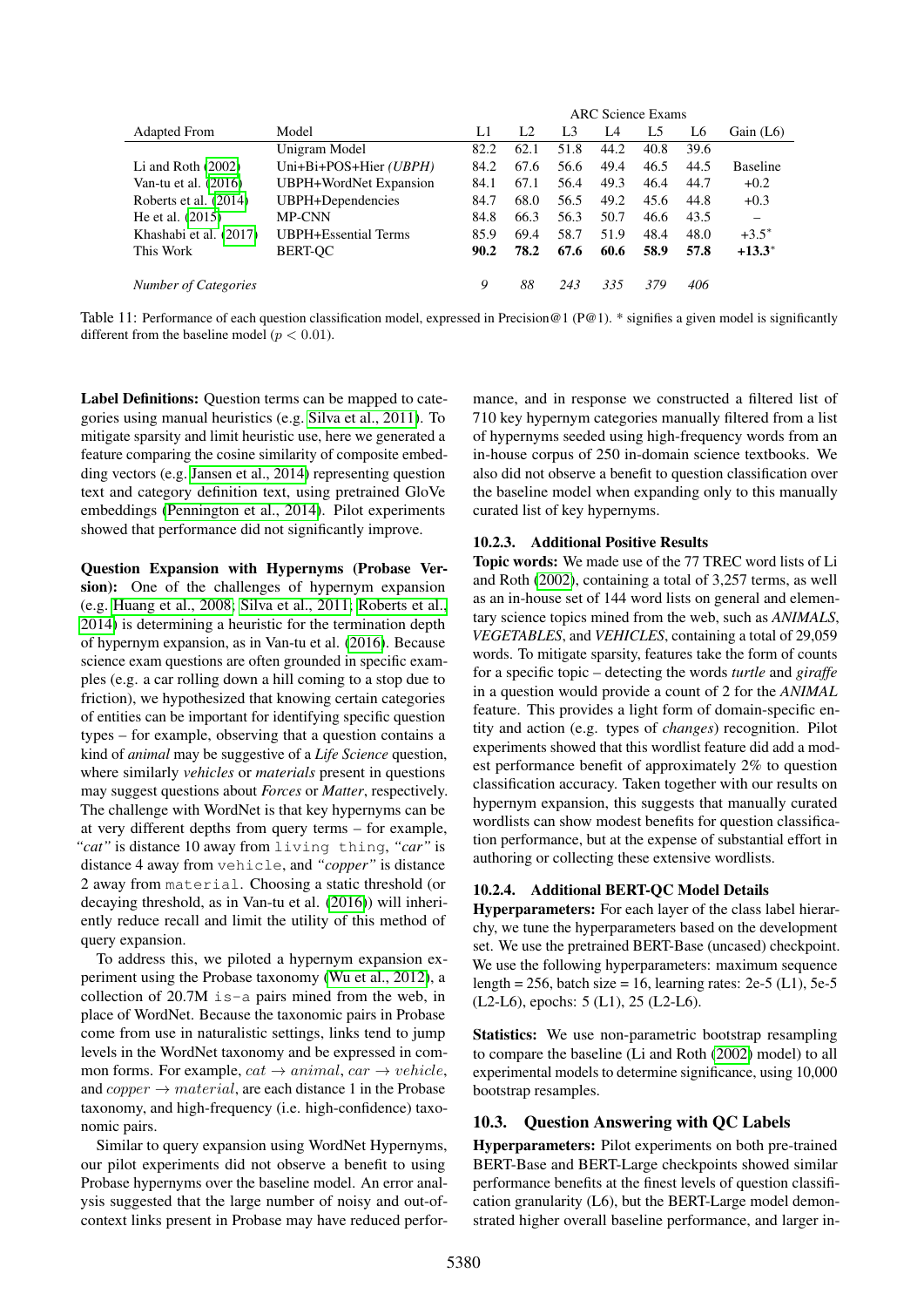cremental benefits at lower levels of QC granularity, so we evaluated using that model. We lightly tuned hyperparameters on the development set surrounding those reported by Devlin et al. [\(2018\)](#page-7-22), and ultimately settled on parameters similar to their original work, tempered by technical limitations in running the BERT-Large model on available hardware: maximum sequence length =  $128$ , batch size =  $16$ , learning rate: 1e-5. We report performance as the average of 10 runs for each datapoint. The number of epochs were tuned on each run on the development set (to a maximum of 8 epochs), where most models converged to maximum performance within 5 epochs.

Preference for uncorrelated errors in multiple choice question classification: We primarily report QA performance using BERT-QC trained using text from only the multiple choice questions and not their answer candidates. While this model achieved lower overall QC performance compared to the model trained with both question and multiple choice answer candidate text, it achieved slightly higher performance in the QA+QC setting. Our error analysis in Section [4.3.](#page-4-0) shows that though models trained on both question and answer text can achieve higher QC performance, when they make QC errors, the errors tend to be highly correlated with an incorrect answer candidate, which can substantially reduce QA performance. This is an important result for question classification in the context of multiple choice exams.In the context of multiple choice exams, correlated noise can substantially reduce QA performance, meaning the kinds of errors that a model makes are important, and evaluating QC performance in context with QA models that make use of those QC systems is critical.

Related to this result, we provide an analysis of the noise sensitivity of the QA+QC model for different levels of question classification prediction accuracy. Here, we perturb gold question labels by randomly selecting a proportion of questions (between 5% and 40%) and randomly assigning that question a different label. Figure [3](#page-11-1) shows that this uncorrelated noise provides roughly linear decreases in performance, and still shows moderate gains at 60% accuracy (40% noise) with uncorrelated noise. This suggests that when making errors, making random errors (that are not correlated to incorrect multiple choice answers) is preferential.

Training with predicted labels: We observed small gains when training the BERT-QA model with predicted QC labels. We generate predicted labels for the training set using 5-fold crossvalidation over only the training questions.

Statistics: We use non-parametric bootstrap resampling to compare baseline (no label) and experimental (QC labeled) runs of the QA+QC experiment. Because the BERT-QA model produces different performance values across successive runs, we perform 10 runs of each condition. We then compute pairwise p-values for each of the 10 no label and QC labeled runs (generating 100 comparisons), then use Fisher's method to combine these into a final statistic.

#### 10.3.1. Interpretation of non-linear question answering gains between levels

Question classification paired with question answering shows statistically significant gains of +1.7% P@1 at L6



<span id="page-11-1"></span>Figure 3: Analysis of noisy question classification labels on overall QA performance. Here, the X axis represents the proportion of gold QA labels that have been randomly switched to another of the 406 possible labels at the finest level of granularity in the classification taxonomy (L6). QA performance decreases approximately linearly as the proportion of noisy QC labels increases. Each point represents the average of 20 experimental runs, with different questions and random labels for each run. QA performance reported is on the development set. Note that due to the runtime associated with this analysis, the results reported are using the BERT-Base model.

using predicted labels, and a ceiling gain of up to  $+10\%$ P@1 using gold labels. The QA performance graph in Figure [2](#page-5-4) contains two deviations from the expectation of linear gains with increasing specificity, at L1 and L3. *Region at*  $L2 \rightarrow L3$ : On gold labels, L3 provides small gains over L2, where as L4 provides large gains over L3. We hypothesize that this is because approximately 57% of question labels belong to the *Earth Science* or *Life Science* categories which have much more depth than breadth in the standardized science curriculum, and as such these categories are primarily differentiated from broad topics into detailed problem types at levels L4 through L6. Most other curriculum categories have more breadth than depth, and show strong (but not necessarily full) differentiation at L2. *Region at* L1 : Predicted performance at L1 is higher than gold performance at L1. We hypothesize this is because we train using predicted rather than gold labels, which provides a boost in performance. Training on gold labels and testing on predicted labels substantially reduces the difference between gold and predicted performance.

#### <span id="page-11-0"></span>10.3.2. Overall annotation accuracy

Though initial raw interannotator agreement was measured at  $kappa = 0.58$ , to maximize the quality of the annotation the annotators performed a second pass where all disagreements were manually resolved. Table [11](#page-10-0) shows question classification performance of the BERT-QC model at 57.8% P@1, meaning 42.2% of the predicted labels were different than the gold labels. The question classification error analysis in Table [7](#page-5-0) found that of these 42.2% of errorful predictions, 10% of errors (4.2% of total labels) were caused by the gold labels being incorrect. This allows us to estimate that the overall quality of the annotation (the proportion